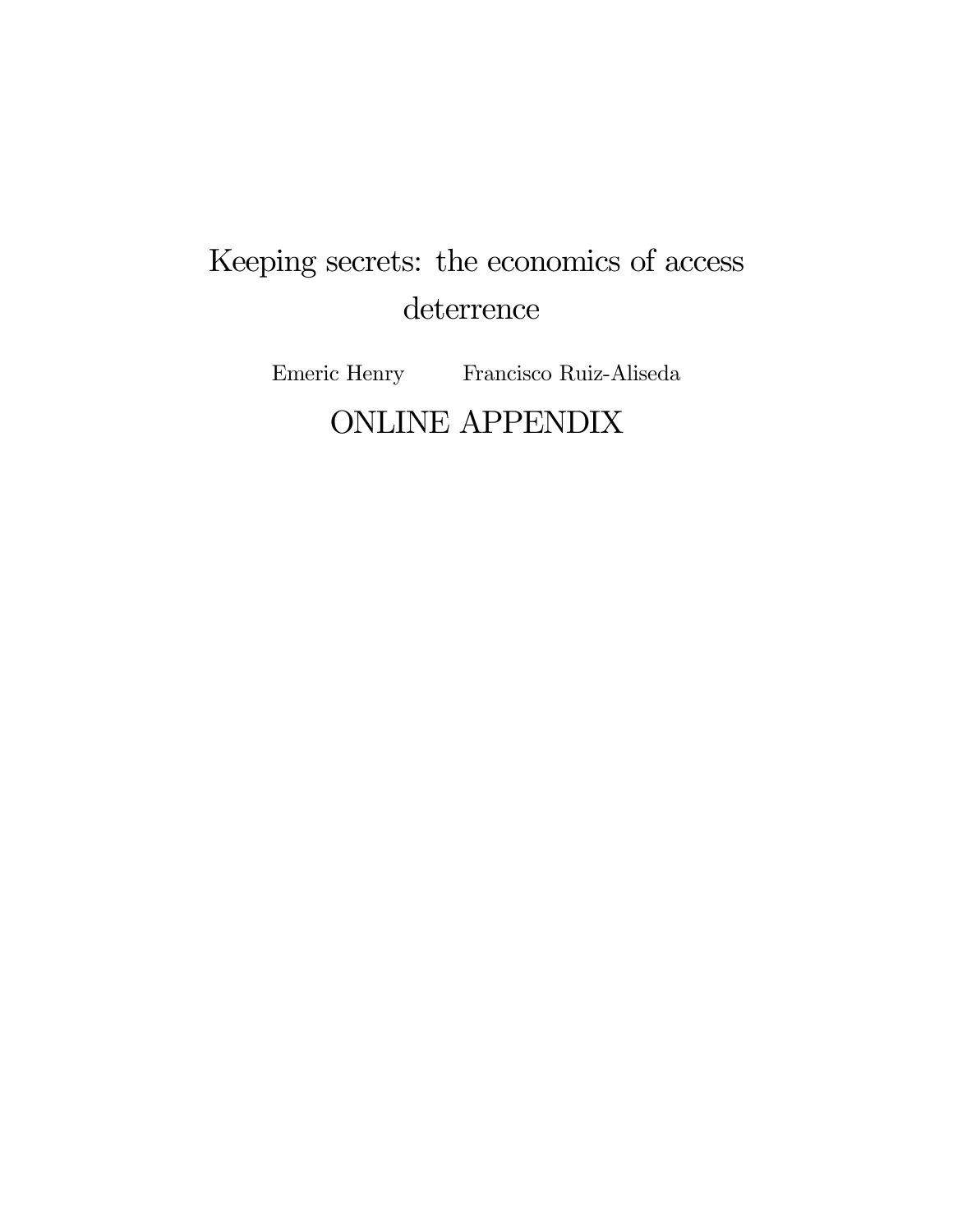This appendix extends our results to the case in which protection not only requires that an insider has paid  $c_p$  upon entry, but also that she has never stopped paying the per-period fixed cost  $f > 0$  at some point in time in the past. Therefore, the sole modification with respect to the baseline model is that, in any period, if all insiders have incurred the protection cost  $c_p$  and continuously paid  $f$ , the outsiders are assumed to be able to instantaneously enter by paying  $c_e > 0$ ; however, if one of the insiders did not pay  $c_p$  upon entry or stopped paying  $f$ , then entry would become costless for all outsiders. Insiders and outsiders take actions simultaneously at each point in time, with all past actions being observable. In each period, an outsider must therefore choose whether to take action  $p$ , action  $u$  or action  $w$ . In turn, an insider must choose whether to pay the protection cost f (an action denoted by  $\hat{p}$ ) or not to incur it (an action denoted by  $\hat{u}$ ). Throughout, we will let  $F \equiv f/r$ .

We first study the case in which  $\Pi_n > c_e$ , mentioning at the end of the appendix how to deal with the cases in which such condition is violated. Before starting the equilibrium analysis, let us clarify several points. First, we note that in any subgame in which at least one of the insiders did not pay for protection in the past (either did not pay  $c_p$  upon entry or stopped paying f at some point after entry), all outsiders immediately enter for free. Thus in the following discussion, we exclusively focus on subgames in which all insiders have paid for protection at each point in time until the beginning of the subgame.

Second, we point out that, in any subgame with  $k \leq n - 2$  outsiders, there always exist equilibria such that no insider pays  $f$  and all the outsiders then immediately enter at zero cost. Such an equilibrium is a normal outcome in coordination games. As we explained in the paper's main text, we shall refer to such continuation equilibria in subgames with  $k \leq n - 2$  outsiders as "no-barrier continuation equilibria" (with the implicit understanding that the continuation subgame to which they refer is the one with  $k$  outsiders). For certain range of parameters, there will be other equilibria in which all the insiders will find it optimal to pay  $f$  in the subgame under consideration. We will call those "barrier continuation equilibria."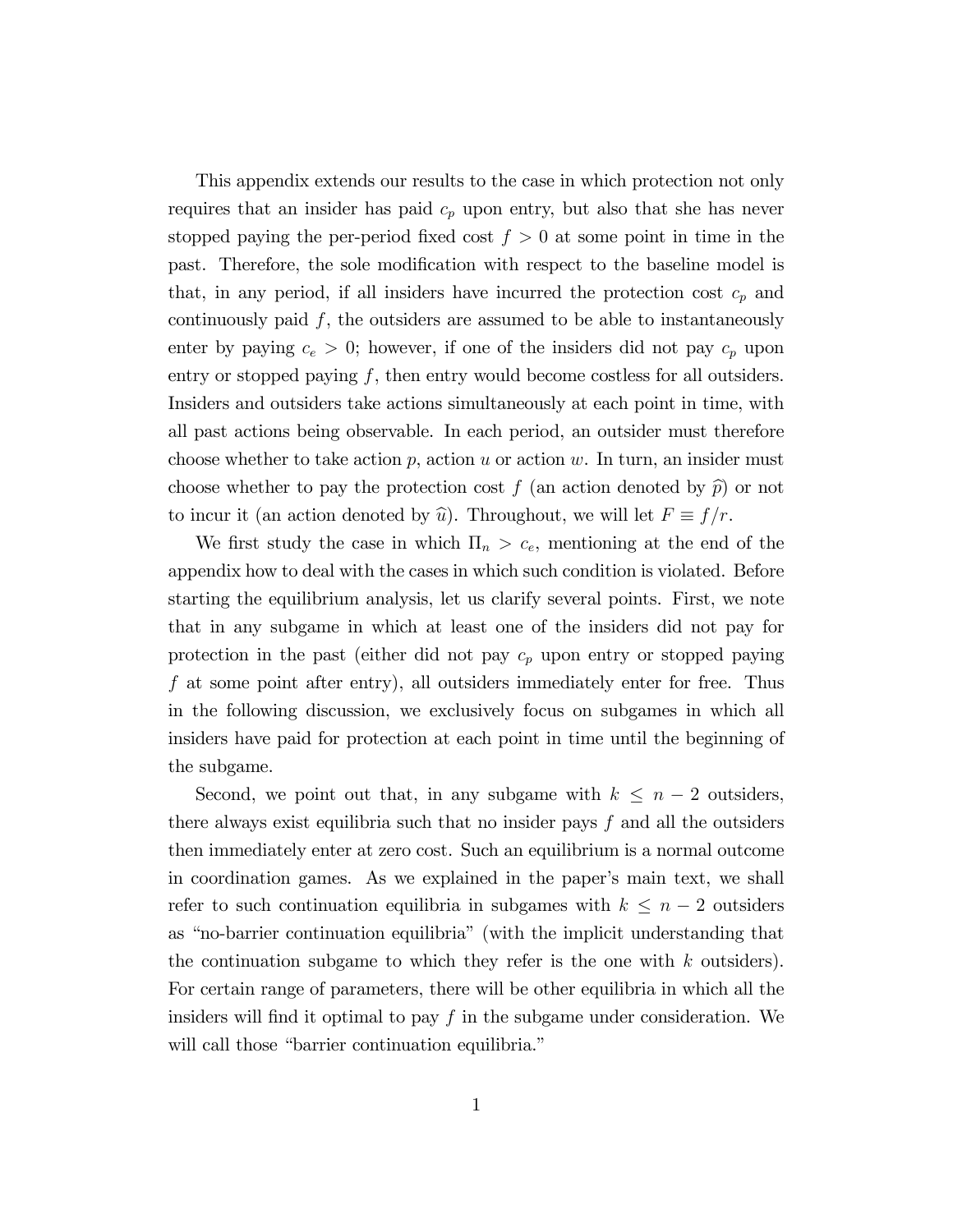Third, note that a key consideration when we study subgames with k outsiders left is what equilibria will be played in subgames following entry of one of the outsiders, i.e., subgames with  $k' < k$  outsiders. In particular, if it is expected that no-barrier equilibria will be played in all following subgames, all players know that after the next entry, all outsiders will enter for free. This consideration therefore leads to a multiplicity of equilibria. To reduce the number of cases under consideration, we shall restrict attention to the following class of equilibria: if, in a subgame with  $k$  outsiders, a no-barrier (continuation) equilibrium is played, then no-barrier equilibria are played in all subgames with less than  $k$  outsiders.<sup>1</sup> Technically, this preserves some monotonicity in the continuation payoffs of insiders that are useful to determine the payoff in the preemption phase: in that phase, given that the number of outsiders who enter is random, all continuation subgames are possible outcomes. Intuitively, these equilibria also appear very reasonable: if it is not possible to coordinate on paying f for a subgame with k outsiders and  $n - k$  insiders, it should be even more difficult when there are more insiders.

Finally, we note that we will not directly use a proof by induction as we did in the paperís appendix in order to illustrate how we compute the continuoustime limit of the game given the randomizing behavior by game players.

## Solving the subgames with less than three outsiders

### One outsider left to enter

We work backwards in the state space, so we begin our analysis by considering those subgames in which just one outsider is left to enter, that is,  $k = 1$ . Since  $\Pi_n > c_e$ , it is a dominant strategy for the unique outsider to enter immediately, so no insider ever pays for protection. The continuation payoff of an insider in such a subgame is then  $I_1 = \Pi_n$ . The continuation payoff of the outsider is  $O_1 = \Pi_n$ .

#### Two outsiders left to enter

<sup>&</sup>lt;sup>1</sup>It is important to take into account that if a barrier equilibrium exists in a subgame with k outsiders, then there exists a barrier equilibrium in any subgame with fewer outsiders.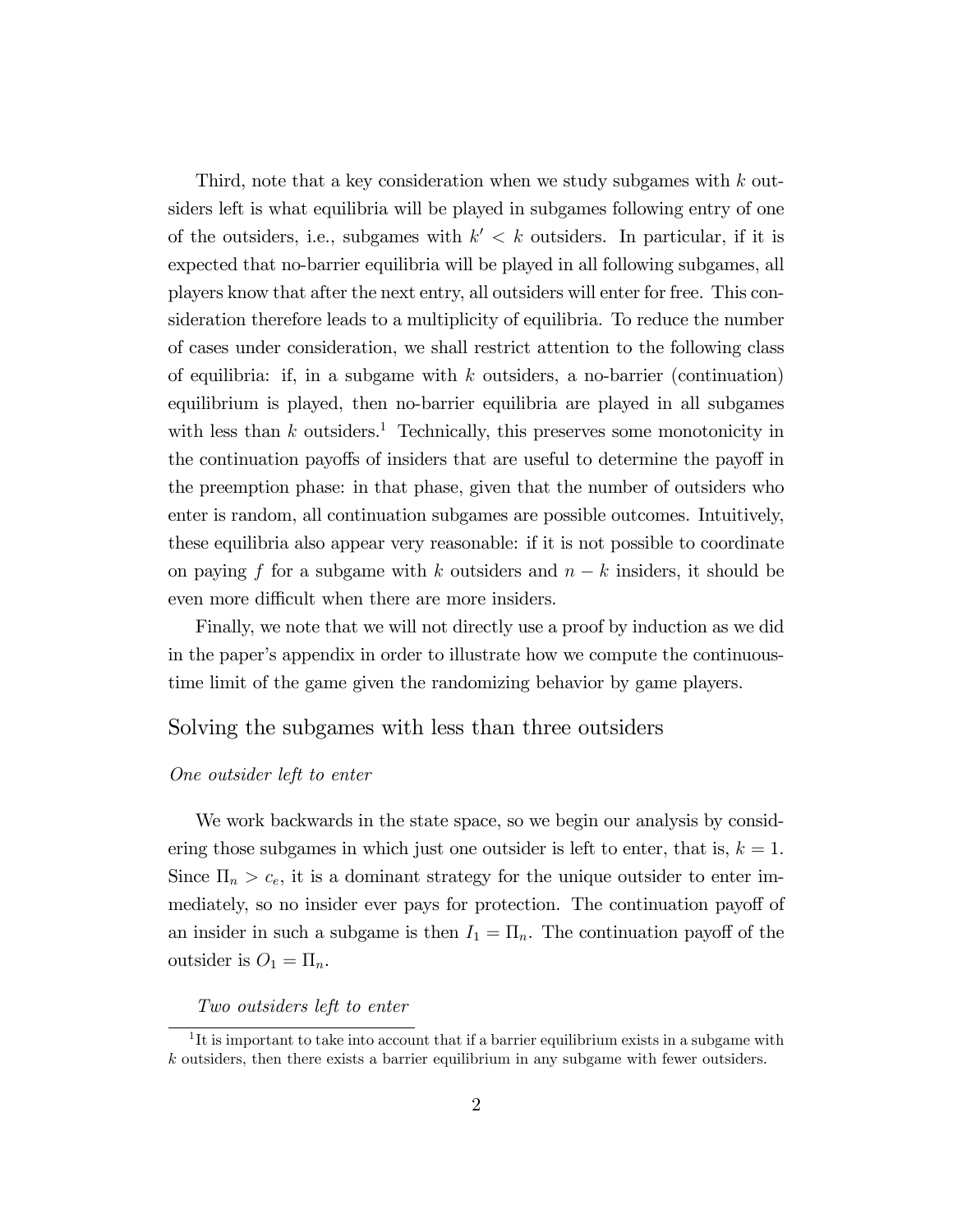We now consider the subgames with only two outsiders left (i.e.,  $k = 2$ ). As pointed out above, there always exist "no-barrier equilibria" in which insiders never pay f in this subgame and both outsiders enter immediately as soon as the subgame starts. If F is large  $(F > \Pi_{n-2} - \Pi_n)$ , this is the unique equilibrium outcome of this subgame. When  $F < \Pi_{n-2} - \Pi_n$ , we proceed to show that there exists another equilibrium in which insiders continuously pay f as long as no entry takes place. This behavior by insiders, aimed at keeping the entry cost at  $c_e$ , creates the same dilemma for the two remaining outsiders as the one that we studied in the paper's main text, so they will mix between entering without paying the protection cost and waiting. The following lemma formalizes the possible equilibrium outcomes in these subgames as we work in continuous time.

Lemma A In subgames with two outsiders:

- 1. There always exists a no-barrier continuation equilibrium such that insiders do not pay f and outsiders choose action  $u$ ; the continuation payoff of an outsider is  $O_2 = \Pi_n$ , whereas the continuation payoff of an insider is  $I_2 = \Pi_n$ . If  $F > \Pi_{n-2} - \Pi_n$ , this is the unique (symmetric) equilibrium.
- 2. If  $F < \Pi_{n-2} \Pi_n$ , there also exists a barrier continuation equilibrium such that insiders pay  $f$  as long as the subgame is not over and outsiders mix between actions u and w at each point in time. In the continuoustime limit of the game, the entry time of an outsider is drawn from an exponential distribution with parameter  $\lambda_2$ , where  $\lambda_2 \equiv r(\Pi_n - c_e)/c_e$ . The continuation payoff of an outsider is  $O_2 = \Pi_n - c_e$ , whereas the continuation payoff of insiders is  $I_2 = \mu_2(\Pi_{n-2} - F) + (1 - \mu_2)\Pi_n$ , where  $\mu_2 \equiv r/(r + 2\lambda_2).$

**Proof.** This lemma is a particular case (for  $k = 2$ ) of a general situation involving  $2 \leq k \leq n - 1$  outsiders and  $n - k$  insiders under the restriction that no outsider ever takes action  $p$ . We do the proof for general k as it will be used to show later results. For the case of  $k = 2$  (Lemma A), action p is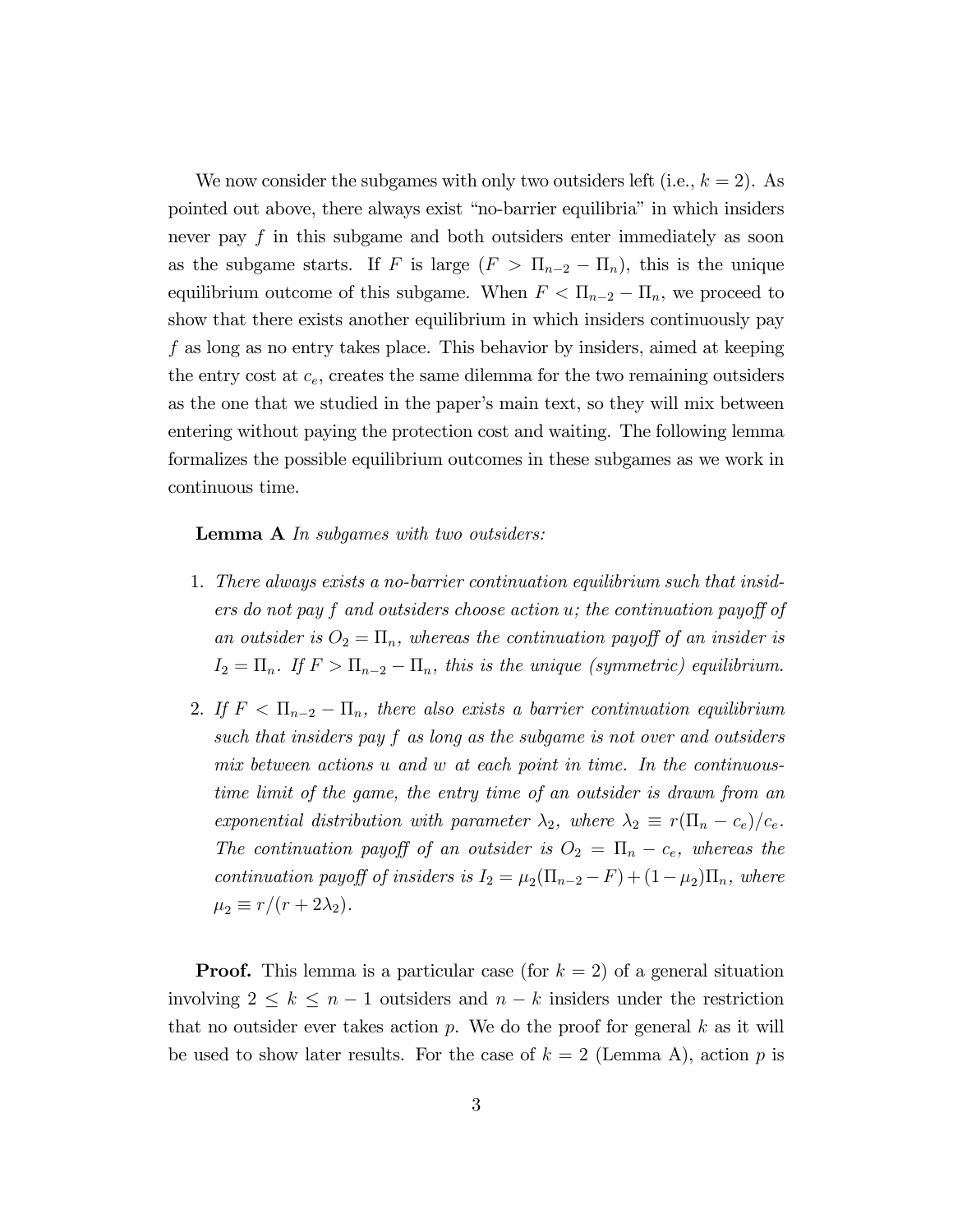dominated for outsiders. We characterize the equilibrium of this game in a sequence of steps. First, we rule out mixing by the  $n - k$  insiders. Next, we characterize the probability with which each of the k outsiders takes action  $u$  at each point in time (as long as no outsider has yet entered). Finally, we characterize continuation payoffs to the k outsiders and the  $n - k$  insiders.

We proceed by proving first the following claim: if in the subgame with  $k$ outsiders, these players mix between actions u and w, then the existing  $n - k$ insiders cannot be mixing between actions  $\hat{u}$  and  $\hat{p}$  in a symmetric equilibrium. Given that outsiders each choose u with (behavioral) probability  $\rho_{u,k} \in (0,1)$ at each period in which the subgame is not over, suppose to the contrary that the existing  $n - k$  insiders pay f with (per-period) probability  $\varphi_k \in (0, 1)$ .

To ease notation, normalize to zero the date at which the subgame under consideration starts, and let  $V_{\hat{p},k}(\tau)$  denote an insider's expected payoff from paying f until time  $\tau > 0$  given that the other  $n - k - 1$  insiders pay it with probability  $\varphi_k$  and the k outsiders play u with probability  $\rho_{u,k}$ . If there are  $\tau/\Delta$  periods of length  $\Delta > 0$  each until  $\tau$  is reached, it then follows that

$$
V_{\hat{p},k}(\tau) = \sum_{s=0}^{\frac{\tau}{\Delta}-1} (\varphi_k^{n-k-1} (1 - \rho_{u,k})^k)^s (1 - \varphi_k^{n-k-1} (1 - \rho_{u,k})^k) (\sum_{l=0}^{s-1} (\pi_{n-k} - f) \Delta \delta^l + \sum_{l=s}^{\infty} \pi_n \Delta \delta^l)
$$
  
+ 
$$
(\varphi_k^{n-k-1} (1 - \rho_{u,k})^k)^{\frac{\tau}{\Delta}} (\sum_{l=0}^{\frac{\tau}{\Delta}-1} (\pi_{n-k} - f) \Delta \delta^l + \sum_{l=\frac{\tau}{\Delta}}^{\infty} \pi_n \Delta \delta^l),
$$

where we have used the fact that  $\int_0^\Delta \pi_{n-j}e^{-rs}ds \approx \pi_{n-j}\Delta$  for small  $\Delta > 0$ .<sup>2</sup> Note that some straightforward manipulations yield that the variation in the insider's payoff if she pays f one more period (conditional on the subgame not being over) equals

$$
V_{\widehat{p},k}(\tau+\Delta)-V_{\widehat{p},k}(\tau)=(\varphi_k^{n-k-1}(1-\rho_{u,k})^k)^{\frac{\tau}{\Delta}}\varphi_k^{n-k-1}(1-\rho_{u,k})^k(\pi_{n-k}-\pi_n-f)\Delta\delta^{\frac{\tau}{\Delta}}.
$$

Because  $sign(V_{\hat{p},k}(\tau + \Delta) - V_{\hat{p},k}(\tau)) = sign(\pi_{n-k} - \pi_n - f)$ , we find that when

<sup>&</sup>lt;sup>2</sup>Recall that the end of the current subgame results in immediate entry by the remaining outsiders, thus effectively ending the overall game.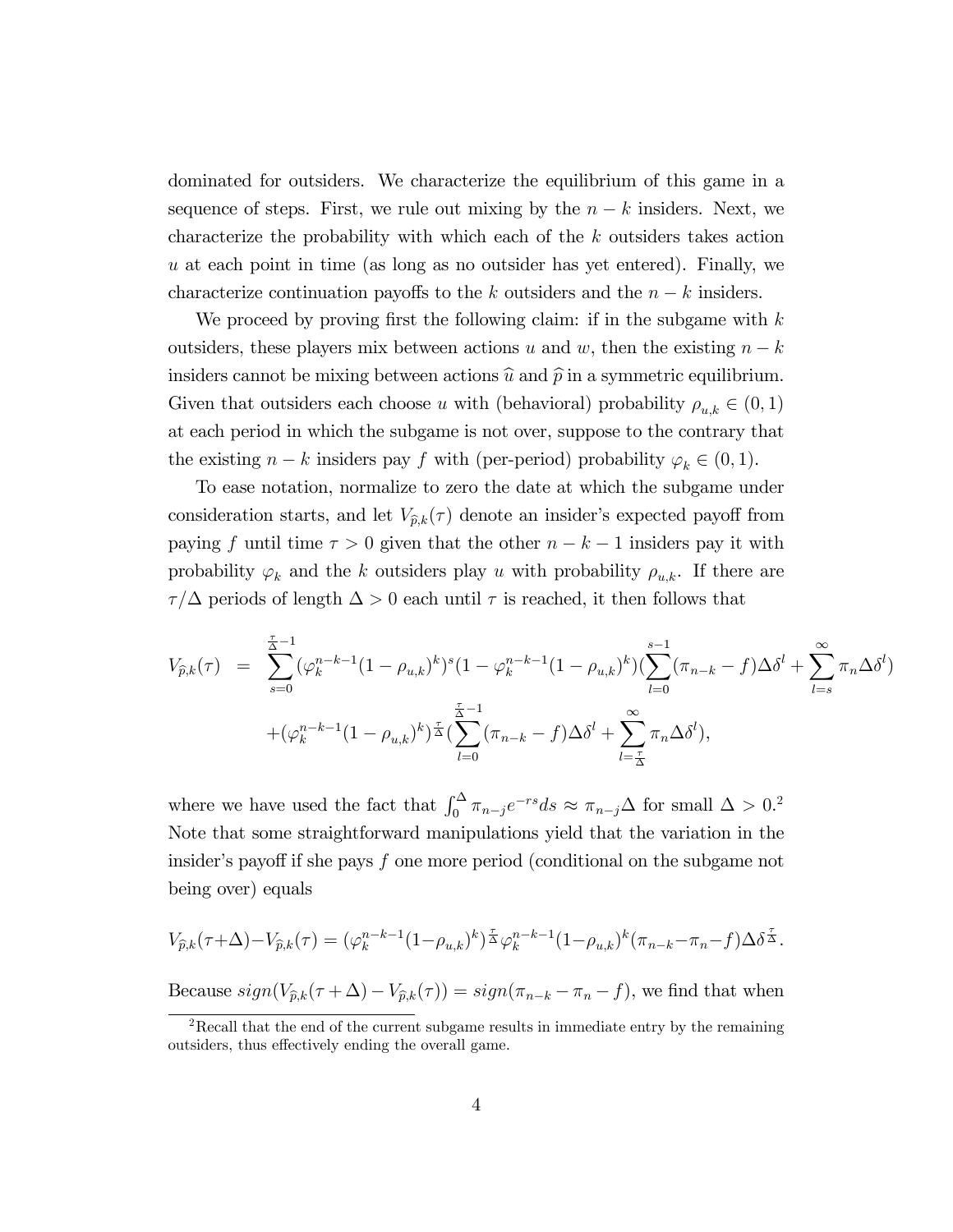all other insiders pay f at each period with some probability  $\varphi_k \in (0,1)$  (and outsiders enter with probability  $\rho_{u,k} \in (0,1)$  that an insider would find it optimally to unilaterally deviate. In particular, she would prefer paying  $f$ with probability one until entry occurred if  $f < \pi_{n-k} - \pi_n$  (equivalently, if  $F < \Pi_{n-k} - \Pi_n$ , and she would prefer not to ever put some positive weight in paying f at any point in time otherwise.

The consequence is that equilibria must involve either all insiders continuously paying  $f$  until entry by some outsider occurs or neither of them ever paying f. It is clear that an equilibrium in which no insider pays f always exists and it is such that  $I_k = \Pi_n$  and  $O_k = \Pi_n$ . In addition, using the same proof above for  $\varphi_k = 1$  shows that the existing  $n-k$  insiders have an incentive to choose  $\varphi_k = 1$  if  $F < \Pi_{n-k} - \Pi_n$  regardless of the value taken by  $\rho_{u,k}$  (if  $F \ge \Pi_{n-k} - \Pi_n$ , only  $\varphi_k = 0$  is possible). That is, when  $F < \Pi_{n-k} - \Pi_n$ , there exists another equilibrium in which insiders pay  $f$  as long as entry does not occur and outsiders engage in a waiting game to determine who pays the entry cost  $c_e$ . We proceed to characterize behavior by outsiders in such an equilibrium exhibiting delay.

To find out the value of  $\rho_{u,k}$ , let  $\varphi_k = 1$  and let  $V_{u,k}(\tau)$  denote the payoff of an outsider to choosing u at time  $\tau > 0$  given that each of the other  $k - 1$ outsiders choose such an action with probability  $\rho_{u,k}$  at each period of length  $\Delta > 0$  and wait with complementary probability. It readily follows that

$$
V_{u,k}(\tau) = \sum_{s=0}^{\frac{\tau}{\Delta}-1}[(1-\rho_{u,k})^{k-1}]^s[1-(1-\rho_{u,k})^{k-1}]\left(\sum_{l=s}^{\infty}\pi_n\Delta\delta^l\right) + [(1-\rho_{u,k})^{k-1}]^{\frac{\tau}{\Delta}}\left(\sum_{l=\frac{\tau}{\Delta}}^{\infty}\pi_n\Delta\delta^l - c_e\delta^{\frac{\tau}{\Delta}}\right),
$$

so we have

$$
V_{u,k}(\tau + \Delta) - V_{u,k}(\tau) = \delta^{\frac{\tau}{\Delta}} [(1 - \rho_{u,k})^k]^{\frac{\tau}{\Delta}} [c_e - (1 - \rho_{u,k})^{k-1} (\pi_n \Delta + \delta c_e)].
$$

In order for an outsider to be indifferent among choosing action  $u$  at all points in time, we must have that  $V_{u,k}(\tau + \Delta) = V_{u,k}(\tau)$  for all  $\tau$ . Since  $\delta \approx 1 - r\Delta$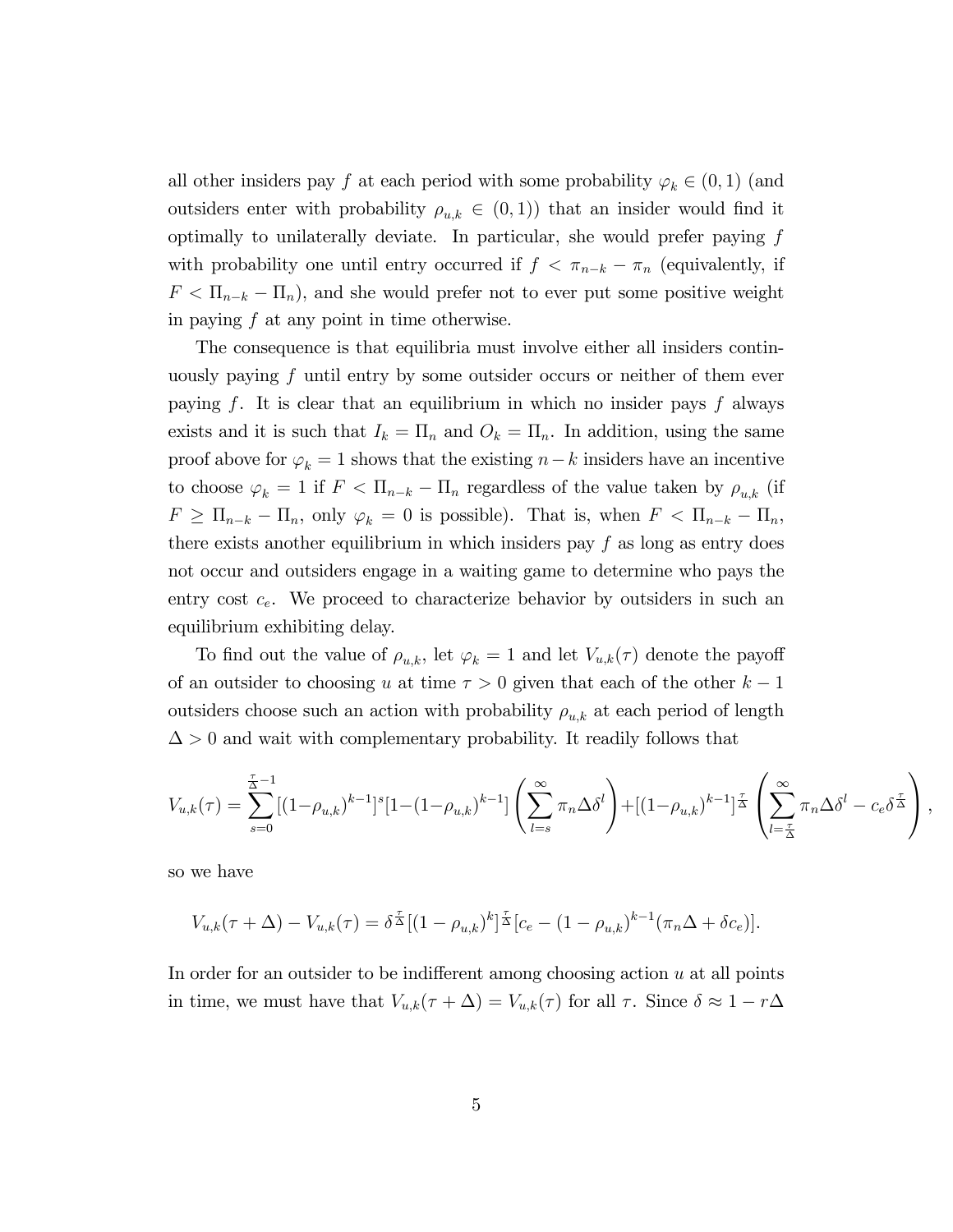for small enough  $\Delta > 0$ , it follows that

$$
\rho_{u,k} = 1 - (1 + \lambda_2 \Delta)^{-1/(k-1)},
$$

where  $\lambda_2 \equiv r(\Pi_n - c_e)/c_e$ .

Given some fixed time  $\tau > 0$ , and  $m(\Delta) = \tau/\Delta$  periods of play until then, the probability that an outsider does not choose action  $u$  at some time earlier than  $\tau$  converges to

$$
1-\lim_{\Delta\to 0}(1-\rho_{u,k})^{m(\Delta)}=1-\lim_{\Delta\to 0}(1+\lambda_2\Delta)^{-\frac{\tau}{(k-1)\Delta}}=1-\lim_{\Delta\to 0}[(1+\lambda_2\Delta)^{\frac{1}{\lambda_2\Delta}}]^{-\frac{\lambda_2\tau}{k-1}}=1-e^{-\frac{\lambda_2\tau}{k-1}}.
$$

Using the fact  $\lambda_2/(k - 1) = r(\Pi_n - c_e)/((k - 1)c_e)$ , it then follows that an outsider chooses the first time at which to select action  $u$  according to an exponential distribution with parameter  $\lambda_k \equiv r(\Pi_n - c_e)/((k - 1)c_e)$ .

In a mixed-strategy Nash equilibrium, an outsider should be indifferent among all possible times at which to choose action u, so the fact that  $V_{u,k}(\Delta) =$  $\Pi_n - c_e$  implies that the expected gain of an outsider is  $O_k = \Pi_n - c_e$ . In addition, using the fact that each outsider chooses her entry time according to an exponential distribution with parameter  $\lambda_k$ , the continuation payoff of an insider is

$$
I_k = \int_0^\infty \left( \int_0^{\widehat{\tau}} (\pi_{n-k} - f) e^{-rs} ds + \int_{\widehat{\tau}}^\infty \pi_n e^{-rs} ds \right) k \lambda_k e^{-k \lambda_k \widehat{\tau}} d\widehat{\tau}.
$$

Integrating and letting  $\mu_k \equiv r/(r + k\lambda_k)$  then yields that the continuation payoff of an insider equals

$$
I_k = \mu_k (\Pi_{n-k} - F) + (1 - \mu_k) \Pi_n.
$$

Three outsiders left to enter

As before, if  $F > \Pi_{n-3} - \Pi_n$ , there can be no equilibria in these subgames other than no-barrier ones. If  $F < \Pi_{n-3} - \Pi_n$ , no-barrier equilibria still exist,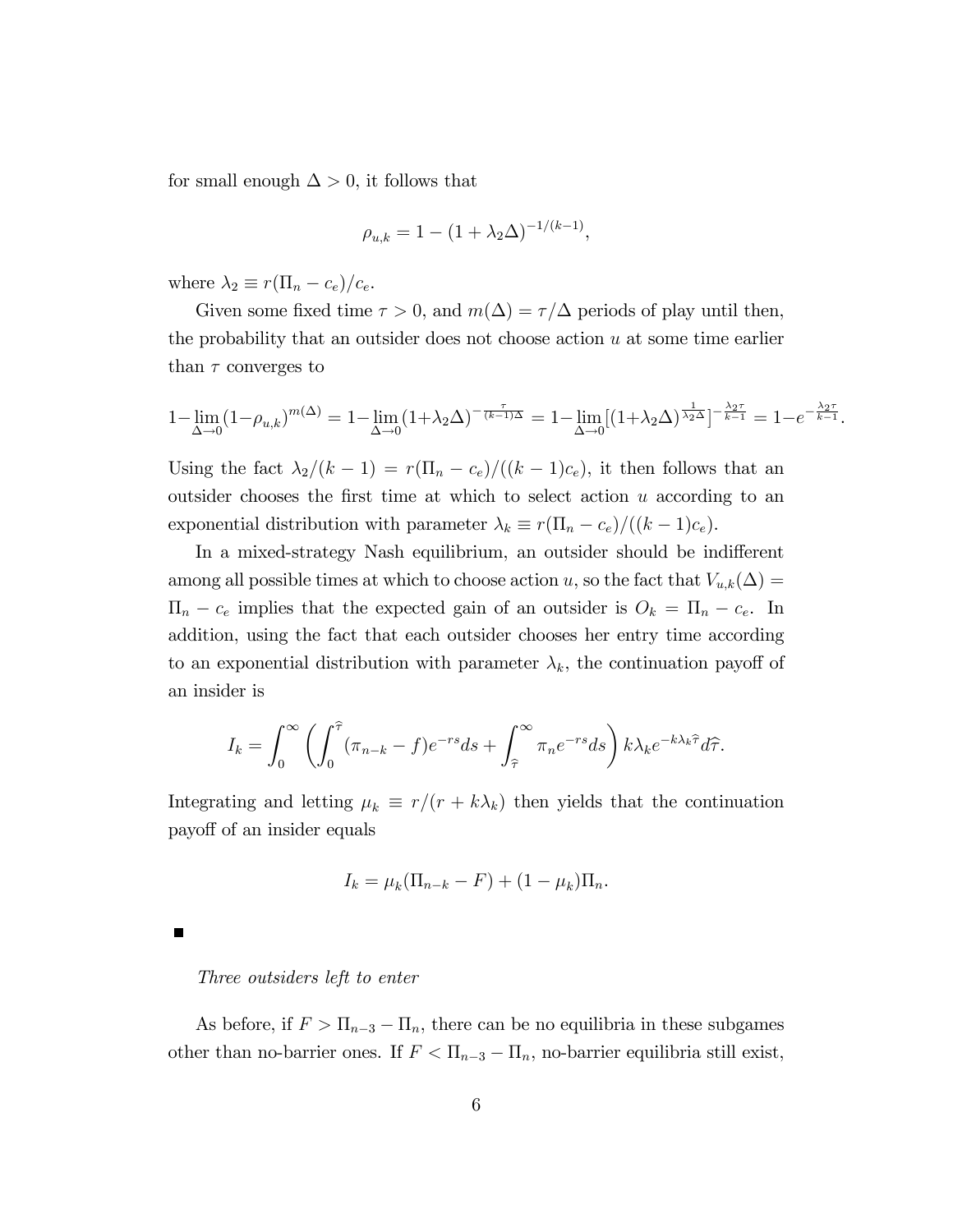but there may also exist barrier equilibria that we proceed to characterize. In particular, we show below that sustaining barrier equilibria in the subgame with three outsiders can be based on the expectation that it will be followed by either a no-barrier continuation equilibrium play or a barrier continuation equilibrium in the subgame in which two outsiders are left. Suppose first that a no-barrier equilibrium outcome is expected to occur in the subgame with two outsiders. It then follows that action  $p$  (enter and pay the fixed protection cost) is dominated in the current subgame with three outsiders since no one will pay  $f$  later on. This creates, as in the previous lemma, the conditions for a waiting game in which the three outsiders try to free ride on each other so as to save on the entry cost  $c_e$ . We show in the next lemma that the individual entry time then follows an exponential distribution with parameter  $\lambda_3 \equiv r(\Pi_n - c_e)/(2c_e).$ 

Suppose now that a barrier equilibrium outcome is expected to occur in the subgame with two outsiders. We examine whether barrier equilibria in the current subgame can be sustained by such an expectation, leaving insiders' incentives to pay f aside for the moment and just focusing on outsiders' incentives. By the previous lemma, an outsider that enters first by paying  $c_p$ expects a continuation payoff of  $I_2 = \mu_2(\Pi_{n-2} - F) + (1 - \mu_2)\Pi_n$ , so it follows that playing action p is (weakly) dominated by u if  $I_2 - c_p - c_e \leq O_2 - c_e$ . Given that  $O_2 = \Pi_n - c_e$ , the condition can be equivalently expressed as  $c_p \geq c_{2,F}^* \equiv \mu_2(\Pi_{n-2} - \Pi_n - F)$ . As we just saw above, in this case, the three outsiders will play a waiting game, hoping that another outsider will enter before them. In order for insiders to have an incentive to pay  $f$ , it is necessary that F not be too large  $(F < \Pi_{n-3} - \Pi_n)$ .

So the three outsiders left to enter in the subgames under consideration can find themselves in a waiting game for different reasons. As explained above, this can occur because coordination on paying  $f$  is expected to fail in the next subgame (no-barrier equilibria will be played) or because of the expectation that an outsider will find it too costly to pay for protection when entering even if she foresees that a barrier equilibrium will be played if she enters (barrier equilibria will be played with  $c_p \geq c_{2,F}^*$  and  $F < \Pi_{n-3} - \Pi_n$ ).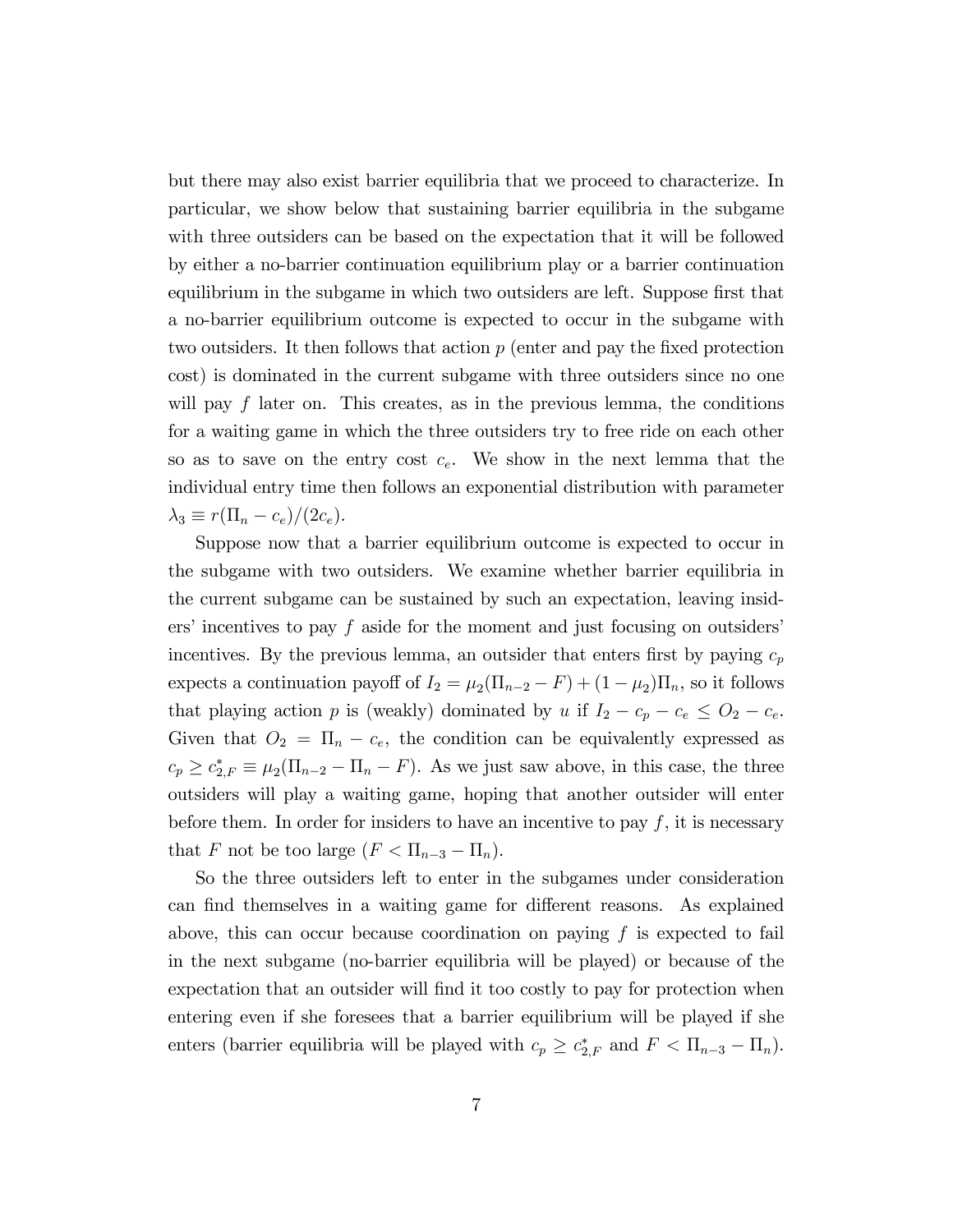In both cases, paying  $c_p$  is dominated in the current subgame, and any entry will thus be followed by entry of all the remaining outsiders, so the outsiders wait to enter in the hope of saving  $c_e$ . In the lemma below, both of these cases are summarized in part 2a.

If it instead holds that  $c_p \, < \, c^*_{2,F}$  (which necessarily requires that  $F \, <$  $\Pi_{n-2} - \Pi_n$ , preemptively entering and paying  $c_p$  becomes very attractive for an outsider if the other two do not enter and a barrier equilibrium is foreseen in the subgame with two outsiders left. There is however a risk of coordination failure were all outsiders simultaneously to enter and pay  $c_p$ . This creates the conditions for a preemption game described in the lemma below, part 2b. As the time between two consecutive periods shrinks, outsiders essentially mix between  $p$  and  $w$ , that is, between entering with protection and waiting. Entry occurs instantaneously with probability one, and the number of entrants follows a binomial distribution (so that there is positive probability of simultaneous entry by several outsiders). Because insiders pay  $f$  over a negligible amount of time, in the limit there is no constraint on how small  $F$  should be (other than the condition initially imposed that F be smaller than  $\Pi_{n-2}-\Pi_n$ ).

#### Lemma B In subgames with three outsiders:

- 1. There always exists a no-barrier continuation equilibrium such that insiders never pay f and outsiders choose action u immediately. If  $F >$  $\Pi_{n-3} - \Pi_n$ , this is the unique (symmetric) equilibrium.
- 2. If  $F < \Pi_{n-3} \Pi_n$ :
	- (a) There also exist barrier continuation equilibria such that insiders pay f while the subgame is not over and outsiders mix between actions u and w at each point in time. In the continuous-time limit of the game, the entry time of an outsider is drawn from an exponential distribution with parameter  $\lambda_3$ , where  $\lambda_3 \equiv r(\Pi_n - c_e)/(2c_e)$ . The continuation payoff of an outsider is  $O_3 = \Pi_n - c_e$ , whereas the continuation payoff of insiders is  $I_3 = \mu_3 (\Pi_{n-3} - F) + (1 - \mu_3) \Pi_n$ ,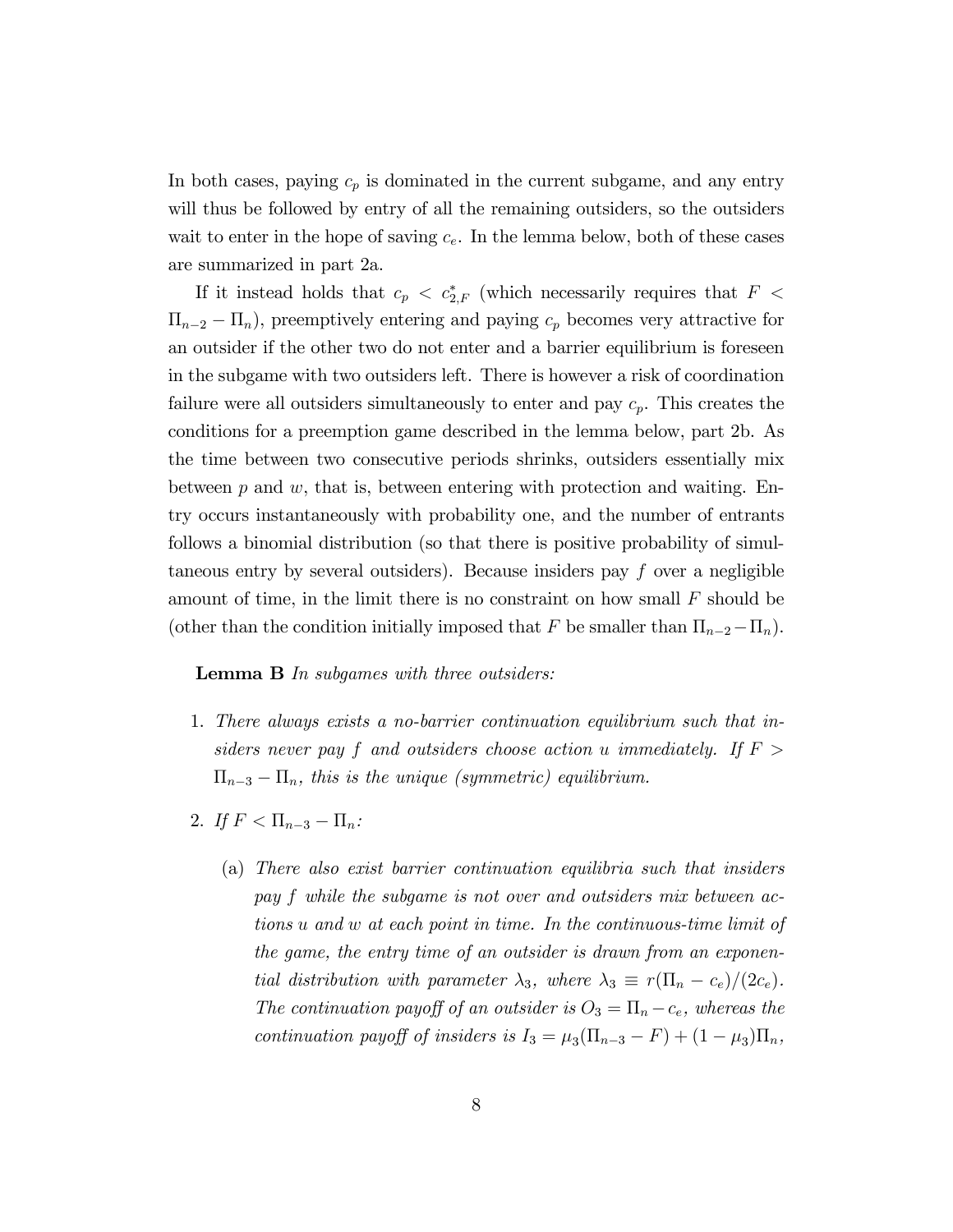where  $\mu_3 \equiv r/(r + 3\lambda_3)$ . Furthermore, these are the unique barrier equilibria if  $c_p \geq c_2^*$ .

(b) If  $c_p < c_2^*$ , there also exist barrier equilibria such that the three outsiders start playing a preemption game as soon as this subgame begins. In the continuous-time limit of the game, outsiders mix between  $w$  and  $p$ . The continuation payoff of the outsiders converges to  $O_3 = \Pi_n - c_e$ , whereas the continuation payoff of the insiders is  $I_3 = \phi_3(1)I_2 + (1 - \phi_3(1))\Pi_n$ , where  $\phi_3(1)$  is the probability of a single outsider entering (out of the three existing ones).<sup>3</sup>

**Proof.** Consider first subgames with three outsiders in which insiders play a no-barrier equilibrium in the subgame with two outsiders left. As we showed in the proof of Lemma A (now for the case of  $k = 3$ ), there always exist a no-barrier equilibrium in the current subgame, and no other equilibrium exists if  $F > \Pi_{n-3} - \Pi_n$ . For  $F < \Pi_{n-3} - \Pi_n$ , there also exist barrier equilibria in the current subgame in which insiders pay f with probability one and outsiders mix between actions  $u$  and  $w$ . Each outsider chooses her entry time according to an exponential distribution with parameter  $\lambda_3 \equiv r(\Pi_n-c_e)/(2c_e)$ , so  $O_3 = \Pi_n-c_e$ and  $I_3 = \mu_3(\Pi_{n-3} - F) + (1 - \mu_3)\Pi_n$ , where  $\mu_3 \equiv r/(r + 3\lambda_3)$ .

Consider now subgames with three outsiders in which insiders play the barrier equilibrium in the subgame with two outsiders left (which requires that  $F < \Pi_{n-2} - \Pi_n$ ). Regardless of parameter values, there always exist a no-barrier equilibrium in the current subgame, so it simply remains to examine (and characterize if applicable) other types of equilibria.

Throughout the remainder of the proof, we normalize to zero the date at which the subgame with three outsiders starts. Recalling that each player in a mixed-strategy equilibrium should be indifferent among all actions chosen with positive probability, we have that outsiders may mix in principle using the three actions available to each of them, namely  $w, p$  and  $u$ . Similarly, insiders may mix between  $\hat{p}$  and  $\hat{u}$ . We denote  $\rho_{a,k} \geq 0$  for the probability

<sup>&</sup>lt;sup>3</sup>See expression (7) in the proof for the specific formula for  $\phi_3(1)$ .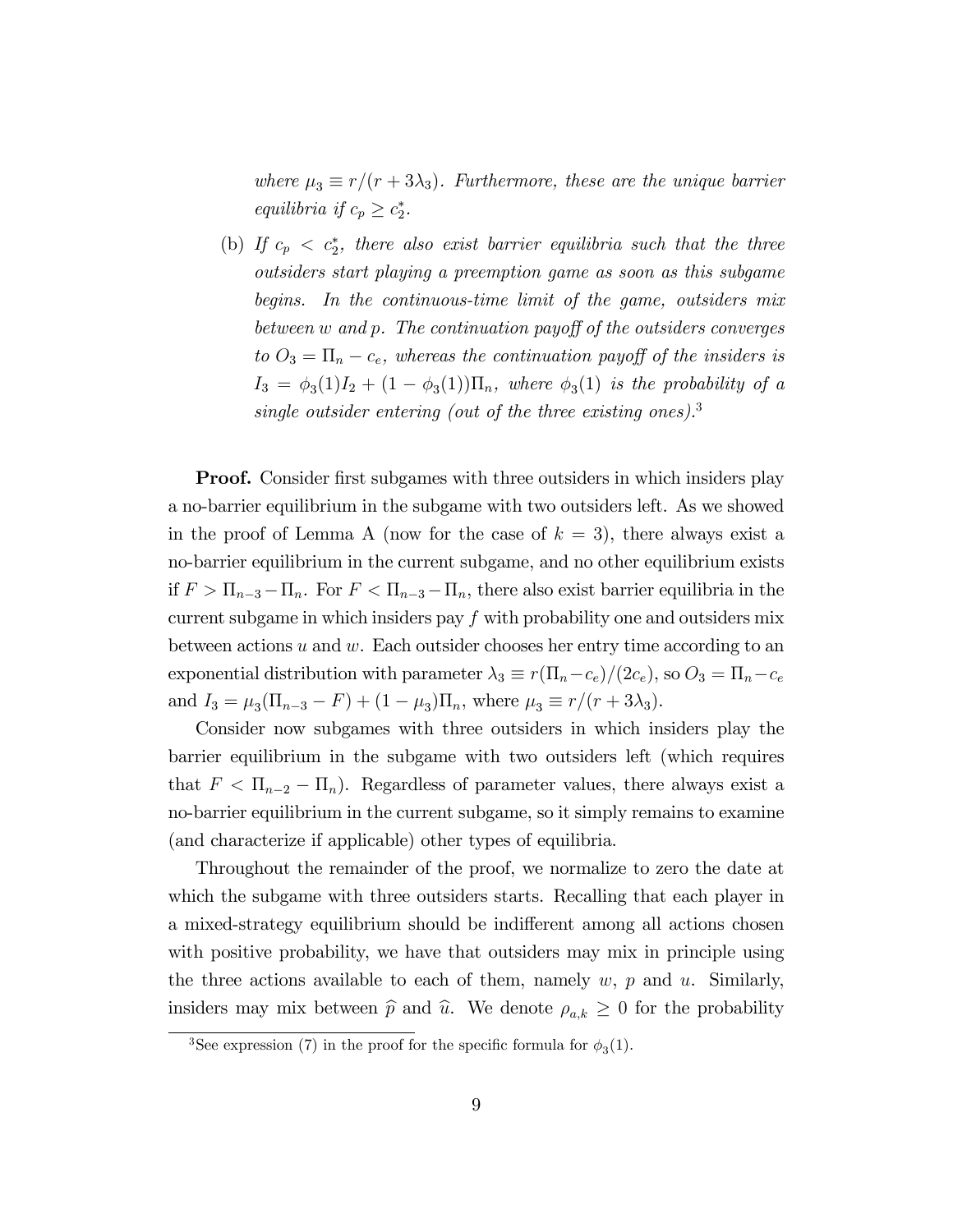with which one of the outsiders plays action  $a$  when  $k$  outsiders remain to enter, whereas  $\varphi_k > 0$  denotes the probability with which each insider plays action  $\widehat{p}$  when k outsiders remain to enter (recall we have already analyzed the case in which  $\varphi_k = 0$ . We let  $V_{a,k}$  denote the outsider's payoff when following action  $a \in \{w, p, u\}$  (given the mixing probabilities used by the other players), and denote the insider's payoff when following action  $\hat{a} \in {\{\hat{p}, \hat{u}\}}$  by  $V_{\hat{a},k}$ <sup>4</sup>. We have the following:

$$
V_{p,3} = \rho_{w,3}^2 (\pi_{n-2}\Delta + I_2\delta) + 2\rho_{w,3}(1 - \rho_{w,3})(\pi_{n-1}\Delta + \Pi_n\delta) + (1 - \rho_{w,3})^2\Pi_n - c_e - c_p
$$
  
-(1 -  $\varphi_3^{n-3})\rho_{w,3}^2(I_2 - \Pi_n)\delta$  (1)

$$
V_{u,3} = \rho_{w,3}^2 (\pi_{n-2}\Delta + \Pi_n \delta) + 2\rho_{w,3} (1 - \rho_{w,3}) (\pi_{n-1}\Delta + \Pi_n \delta) + (1 - \rho_{w,3})^2 \Pi_n - c_e
$$
 (2) and

and

$$
V_{w,3} = \varphi_3^{n-3} [\rho_{w,3}^2 (V_{w,3}\delta) + 2\rho_{w,3}\rho_{p,3}O_2\delta + (\rho_{w,3} + \rho_{p,3} + 1)\rho_{u,3}\Pi_n\delta + \rho_{p,3}^2 (\Pi_n - c_e)\delta]
$$
  
 
$$
+ (1 - \varphi_3^{n-3})\Pi_n\delta.
$$
 (3)

Letting  $C_3^l = \binom{3}{l}$  $\binom{3}{l}$  denotes the binomial coefficient indexed by 3 and l, we can also compute what an insider expects to earn when not paying  $f$ ,

$$
V_{\hat{u},3} = \Pi_n \delta + \sum_{l=0}^3 C_3^l (\rho_{w,3})^l (1 - \rho_{w,3})^{3-l} (\pi_{n-l} \Delta),
$$

and similarly when she does pay  $f$ :

$$
V_{\hat{p},3} = \varphi_3^{n-4} \begin{cases} (\rho_{w,3})^3 (\pi_{n-3} \Delta + \widehat{V}_{p,3} \delta) + 3(\rho_{w,3})^2 [\rho_{u,3} (\pi_{n-2} \Delta + \Pi_n \delta) + \rho_{p,3} (\pi_{n-2} \Delta + I_2 \delta)] + \\ 3 \rho_{w,3} [(\rho_{u,3})^2 (\pi_{n-1} \Delta + \Pi_n \delta) + (\rho_{p,3})^2 (\pi_{n-1} \Delta + \Pi_n \delta) + 2 \rho_{u,3} \rho_{p,3} (\pi_{n-1} \Delta + \Pi_n \delta)] \\ + (1 - \rho_{w,3})^3 (\pi_n \Delta + \Pi_n \delta) \end{cases}
$$
  
+  $(1 - \varphi_3^{n-4}) [\Pi_n \delta + \sum_{l=0}^3 C_3^l (\rho_{w,3})^l (1 - \rho_{w,3})^{3-l} (\pi_{n-l} \Delta)] - f \Delta.$ 

 $\mathbf{A}$  $\left\lfloor \right\rfloor$ 

 $\left| \begin{array}{c} \hline \end{array} \right|$ 

<sup>&</sup>lt;sup>4</sup>All these probabilities  $(\rho_{a,k}, a \in \{w, p, u\}$ , and  $\varphi_k)$  and value functions  $(V_{a,k}, a \in$  $\{w, p, u\}$ , and  $V_{\hat{a},k}$ ,  $\hat{a} \in {\{\hat{p}, \hat{u}\}}$  depend on  $\Delta$ , but we omit the dependence to avoid clutter.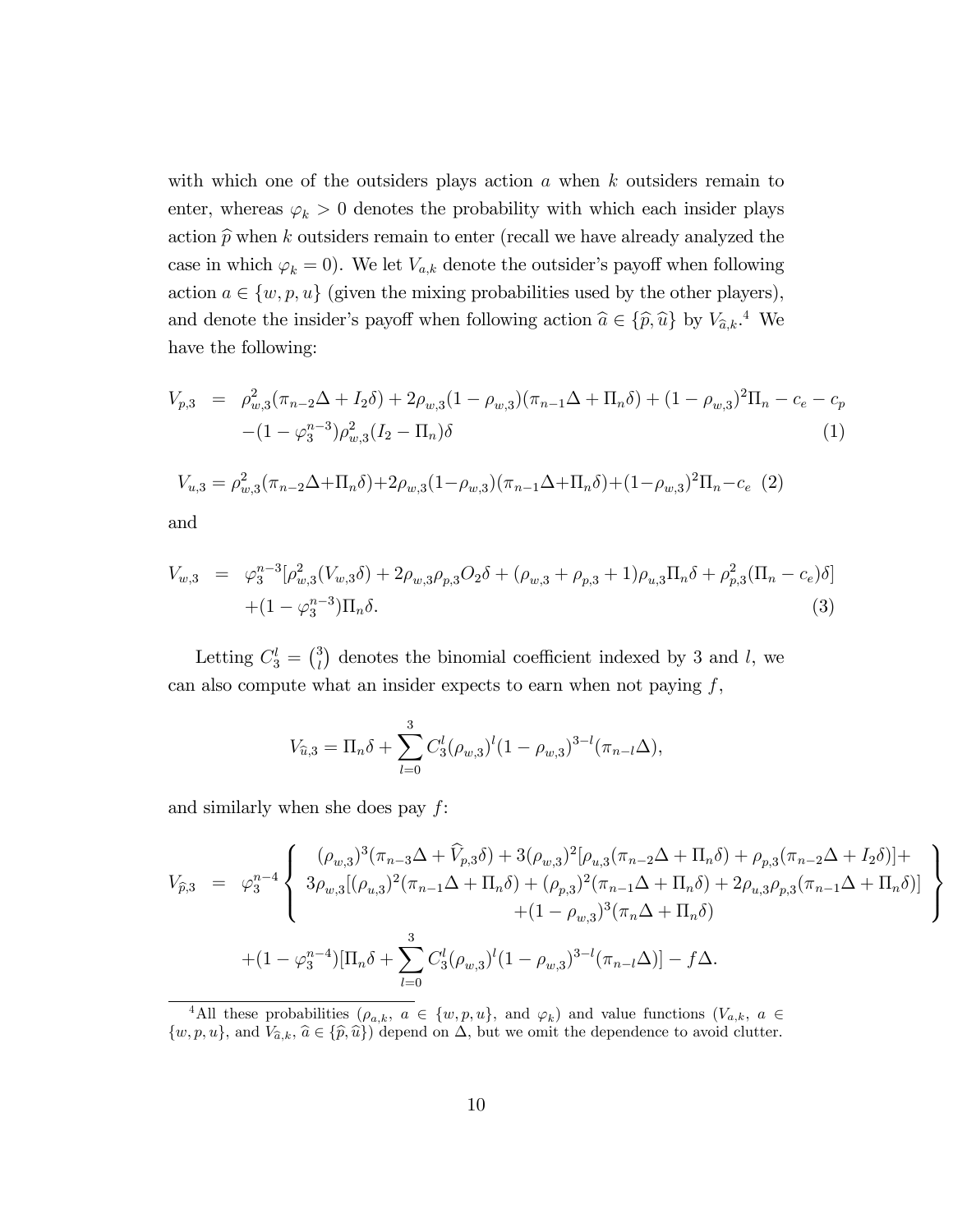The facts that  $\rho_{u,3} + \rho_{p,3} = 1 - \rho_{w,3}$  and  $\sum_{l=0}^{3} C_3^l (\rho_{w,3})^l (1 - \rho_{w,3})^{3-l} = 1$  yield that the expression for  $V_{\hat{p},3}$  can be rewritten after some manipulations as

$$
V_{\hat{p},3} = \Pi_n + \frac{3\varphi_3^{n-4}(\rho_{w,3})^2\rho_{p,3}\Pi_n + \Pi_n(\delta-1) + \sum_{l=0}^3 C_3^l(\rho_{w,3})^l(1-\rho_{w,3})^{3-l}(\pi_{n-l}\Delta) - f\Delta}{1-\varphi_3^{n-4}(\rho_{w,3})^3\delta}.
$$

Note first that action p is dominated (i.e.,  $\rho_{p,3} = 0$ ) when  $c_p \ge c_{2,F}^*$ , so the argument used in the proof of Lemma A (for the case of  $k = 3$ ) proves part  $2a<sup>5</sup>$  To complete the proof, it simply remains to analyze the cases in which  $c_p < c_{2,F}^*$ . In these cases, we must have  $\rho_{p,3} > 0$ : otherwise, outsiders would engage in a waiting game such as the one studied in the proof of Lemma A (for  $k = 3$ ), and  $c_p < c_{2,F}^*$  would imply that an outsider could do better off by choosing action p at  $\tau = 0$ . Outsiders must clearly always put positive weight on  $w$ , since they wish to avoid coordination failures when entering if there is an incentive to preempt, and they wish to free ride on others if there is some incentive to enter without protection. So we must also have  $\rho_{w,3} > 0$ (otherwise, we would have  $V_{u,3} > V_{p,3}$ , which would contradict  $\rho_{p,3} > 0$ ). So both  $\rho_{p,3}$  and  $\rho_{w,3}$  must be bounded away from 0 whenever  $c_p < c_{2,F}^*$ .

We now show that we must have  $V_{\hat{u},3} < V_{\hat{p},3}$  for  $\Delta > 0$  small enough, which means that  $\varphi_3$  must equal 1 in the continuous-time limit of the game. To demonstrate this result, note that  $V_{\hat{u},3} < V_{\hat{p},3}$  if and only if

$$
3\varphi_3^{n-4}(\rho_{w,3})^2\rho_{p,3}\Pi_n+\varphi_3^{n-4}(\rho_{w,3})^3\delta[\Pi_n(\delta-1)+\sum_{l=0}^3C_3^l(\rho_{w,3})^l(1-\rho_{w,3})^{3-l}(\pi_{n-l}\Delta)] > f\Delta,
$$

so the facts that  $\delta \approx 1 - r\Delta$  and  $\varphi_3 \Pi_n > 0$  (recall the hypothesis that  $\varphi_3 > 0$ ) yields that the inequality holds for  $\Delta > 0$  small enough provided  $\lim_{\Delta \to 0} \rho_{w,3} \rho_{p,3} > 0$ , which was shown earlier. So situations in which mixing by outsiders involves positive weights on  $w$  and  $p$  must be accompanied by insiders choosing to protect themselves: an insider Önds it unilaterally optimal to choose  $\varphi_3 = 1$  if the other insiders choose  $\varphi_3 = 1$  as well.

 $5$ Note that playing barrier equilibria in the subgame with two outsiders left necessarily requires that  $F < \Pi_{n-2} - \Pi_n$ , so the fact that  $c_p > 0 \ge c_{2,F}^*$  for  $F \ge \Pi_{n-2} - \Pi_n$  indeed shows that we have completed the proof of part 2a.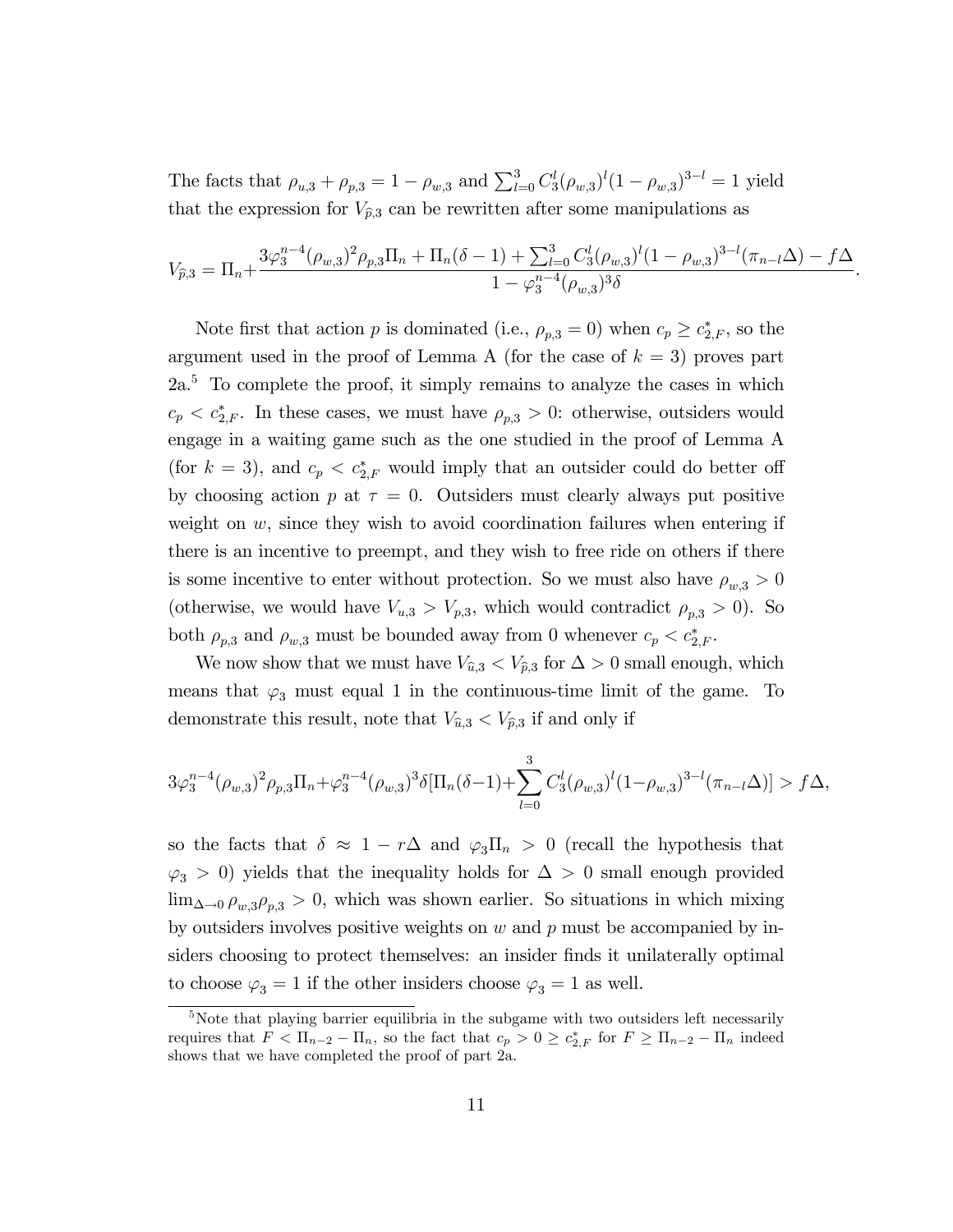To sum up the situation when  $c_p < c_{2,F}^*$ , we have shown that  $\rho_{p,3}\rho_{w,3} > 0$ and  $\varphi_3 = 1$ . We now prove by contradiction that action u must be chosen with positive probability (even if turns out to be negligible as  $\Delta \to 0$ ). Suppose to the contrary that  $\rho_{u,3} = 0$ . Then it is straightforward to show that  $V_{p,3} = V_{w,3}$ yields  $\rho_{w,3} \rightarrow$  $\sqrt{c_p}$  $I_2 - \Pi_n$ as  $\Delta \to 0$ . Letting  $V_3(\rho_{w,3}, \Delta) \equiv V_{w,3} - V_{p,3}$ , that is,

$$
V_3(\rho_{w,3}, \Delta) = \frac{(1 - \rho_{w,3}^2)(\Pi_n - c_e)e^{-r\Delta}}{1 - \rho_{w,3}^2 e^{-r\Delta}} - \rho_{w,3}^2(\pi_{n-2}\Delta + I_2e^{-r\Delta}) + 2\rho_{w,3}(1 - \rho_{w,3})(\pi_{n-1}\Delta + \Pi_n e^{-r\Delta}) + (1 - \rho_{w,3})^2\Pi_n - c_e - c_p,
$$

the implicit function theorem implies that

$$
\frac{d\rho_{w,3}}{d\Delta}\Big|_{\Delta=0} = -\frac{\frac{\partial V_3}{\partial \Delta}\Big|_{\Delta=0}}{\frac{\partial V_3}{\partial \rho_{w,3}}\Big|_{\Delta=0}}\n= -\frac{\frac{r(\Pi_n - c_e)}{1 - \rho_{w,3}^2} + r\rho_{w,3}(2(1 - \rho_{w,3})(\Pi_{n-1} - \Pi_n) + \rho_{w,3}(\Pi_{n-2} - I_2))}{2\rho_{w,3}(I_2 - \Pi_n)},
$$

so  $\Pi_n < I_2 < \Pi_{n-2}$  and  $c_e < \Pi_n < \Pi_{n-1}$  imply that  $d\rho_{w,3}$  $d\Delta$   $\Delta = 0$  $< 0$ , which in turn implies that  $\rho_{w,3} \uparrow$  $\sqrt{c_p}$  $I_2 - \prod_n$ as  $\Delta \to 0$ . Now consider an outsider who contemplates choosing action  $u$  instead of  $p$ , noting that expressions (1) and (2) for  $\varphi_3 = 1$  yield

$$
V_{u,3} - V_{p,3} = c_p - \delta \rho_{w,3}^2 (I_2 - \Pi_n). \tag{4}
$$

Since  $V_{u,3} = V_{p,3}$  for  $\Delta = 0$  (note  $\rho_{w,3} =$  $\sqrt{c_p}$  $I_2 - \prod_n$ in such a case), it holds as  $\Delta$  is infinitesimally increased that both  $\delta$  and  $\rho_{w,3}^2$  decrease, so we would have that  $V_{u,3} - V_{p,3}$  increases and hence  $V_{u,3}$  must be greater than  $V_{p,3}$  for  $\Delta$  close enough to 0. Because there can be no profitable deviation in equilibrium, we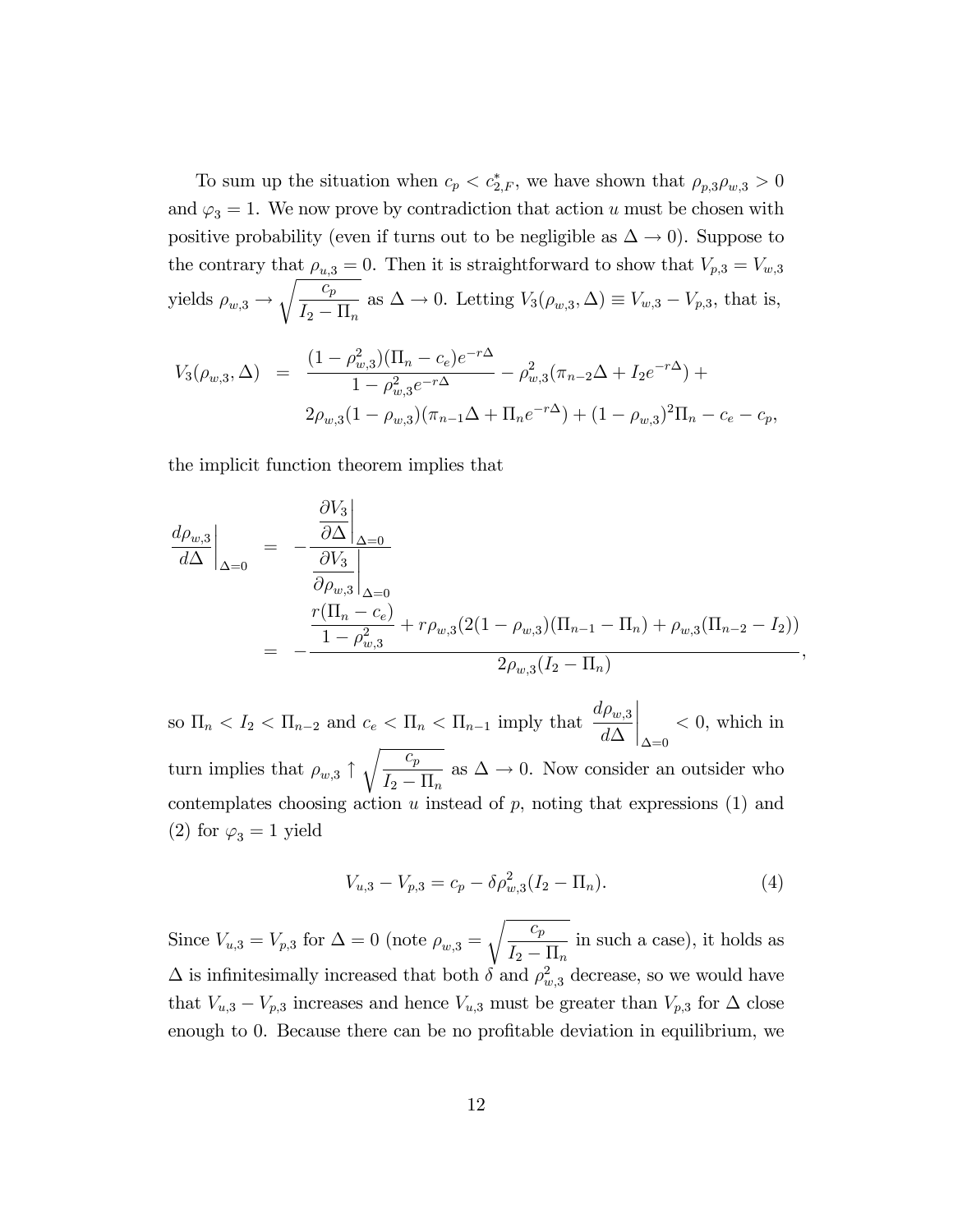have found a contradiction, and therefore we must have that action  $u$  is played with positive probability in a mixed-strategy equilibrium.

So we must have  $V_{w,3} = V_{p,3} = V_{u,3}$  in a mixed-strategy equilibrium in which players use stationary strategies. Since  $V_{p,3} = V_{u,3}, \rho_{w,3} > 0$  yields

$$
\rho_{w,3} = \sqrt{\frac{c_p}{(I_2 - \Pi_n)\delta}},\tag{5}
$$

where we have used equated  $V_{u,3} - V_{p,3}$  to 0 in expression (4). Using the working hypothesis that  $c_p < c_{2,F}^* \equiv I_2 - \Pi_n$  yields that  $\frac{c_p^*}{(I_2 - I_1)}$  $(I_2 - \Pi_n)\delta$  $<\delta^{-1}$ , so  $\rho_{w,3}$  < 1 for  $\Delta > 0$  close enough to zero.

Because  $\rho_{u,3} = 1 - (\rho_{w,3} + \rho_{p,3})$  and  $O_2 = \Pi_n - c_e$ , the expression for  $V_{w,3}$ in (3) can be rewritten for  $\varphi_3 = 1$  as follows:

$$
V_{w,3} = \frac{(1 - \rho_{w,3}^2)\Pi_n - \rho_{p,3}(\rho_{p,3} + 2\rho_{w,3})c_e}{\delta^{-1} - \rho_{w,3}^2}.
$$

Equating  $V_{u,3}$  and  $V_{w,3}$  yields the value for  $\rho_{p,3} > 0$  after some manipulations:

$$
\rho_{p,3} = \sqrt{\frac{c_e - (1 - \delta)B\Pi_n - \Delta\rho_{w,3}(1 - \delta\rho_{w,3}^2)C}{\delta c_e}} - \rho_{w,3},
$$
\n(6)

where  $B \equiv \delta(2 - \rho_{w,3})\rho_{w,3}^3 + (1 - \rho_{w,3})^2$  and  $C \equiv 2\pi_{n-1}(1 - \rho_{w,3}) + \rho_{w,3}\pi_{n-2}$ .

Using the fact that  $I_2 - \Pi_n = \mu_2(\Pi_{n-2} - \Pi_n - F)$ , we find for small  $\Delta > 0$ that

$$
\rho_{w,3} \approx \sqrt{\frac{c_p}{\mu_2(\Pi_{n-2} - \Pi_n - F)}},
$$
  

$$
\rho_{p,3} \approx 1 - \sqrt{\frac{c_p}{\mu_2(\Pi_{n-2} - \Pi_n - F)}},
$$

and

$$
\rho_{u,3} \approx 0,
$$

that is, action u is played with positive but vanishing probability as  $\Delta \to 0$ .

We now determine payoffs. Given  $m$  periods of play between time 0 and some fixed time  $\tau > 0$ , it holds that the probability that no outsider has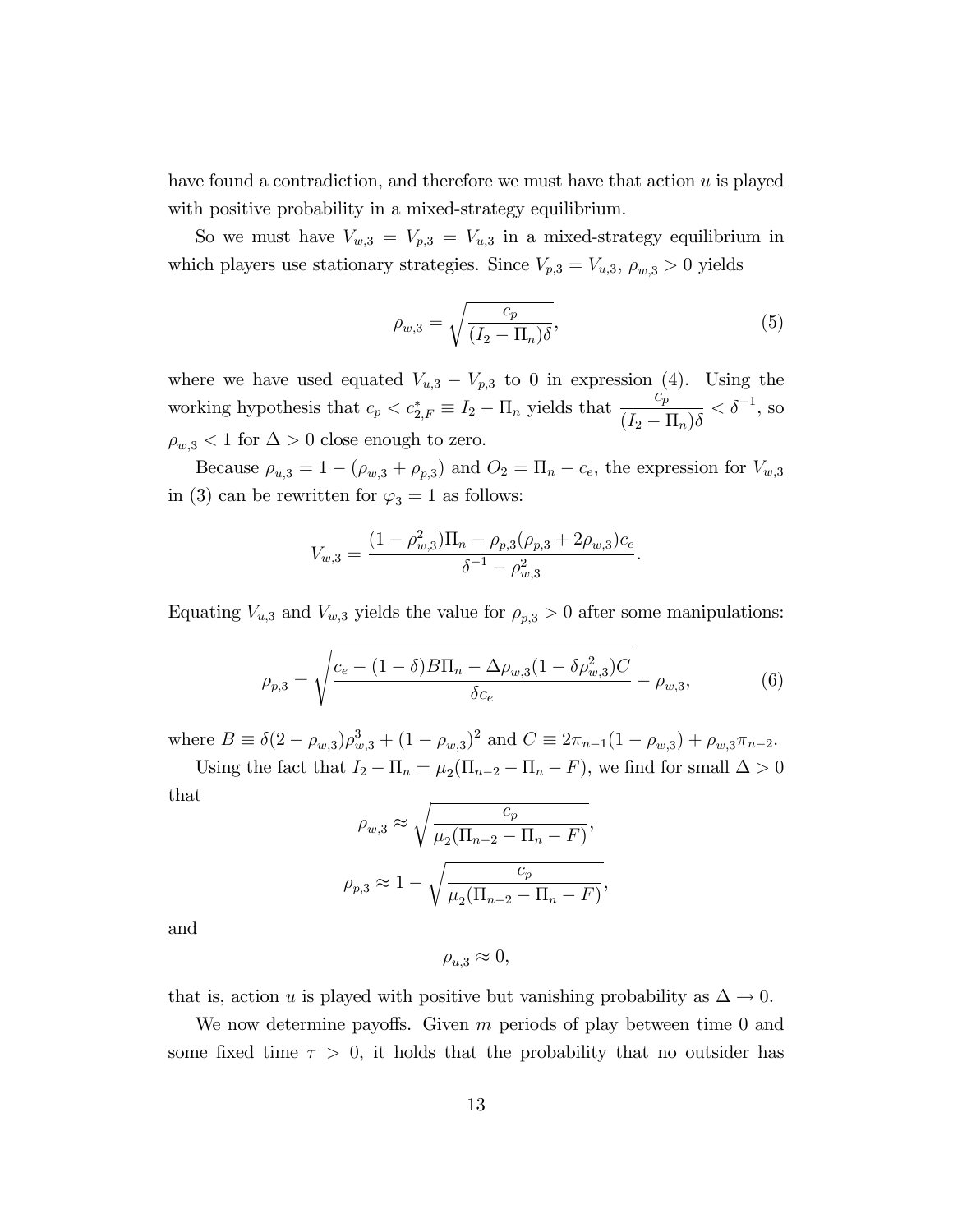entered and paid for protection once time  $\tau$  arrives is  $(\rho_{w,3})^{3m} = (\rho_{w,3})^{3\tau/\Delta}$ (since  $m = \tau/\Delta$ ), which converges to zero as  $\Delta$  converges to zero for any arbitrarily chosen  $\tau > 0$ . We then must have that there is probability one that at least one outsider will enter and pay for protection (almost) instantaneously. In words, outsiders correlate their actions as  $\Delta$  goes to zero even though they randomize independently.

We conclude the proof by characterizing the probability distribution over entry outcomes at (normalized) time  $\theta$  as well as equilibrium payoffs for the case under consideration. Because the probability of no entry at any point in time is  $(1 - \rho_{p,3})^3$ , it holds that the probability that at least one outsider enters is  $1 - (1 - \rho_{p,3})^3$ . Conditional upon at least one outsider entering, we then have that

$$
\phi_3(3) = (\rho_{p,3})^3 / (1 - (1 - \rho_{p,3})^3),
$$
  

$$
\phi_3(2) = 3(1 - \rho_{p,3}) (\rho_{p,3})^2 / (1 - (1 - \rho_{p,3})^3),
$$

and

$$
\phi_3(1) = 3(1 - \rho_{p,3})^2 \rho_{p,3} / (1 - (1 - \rho_{p,3})^3),\tag{7}
$$

where  $\phi_k(l)$  denotes the probability that  $l \geq 1$  outsiders enter simultaneously at  $\tau = 0$  given that there are  $k \geq l$  of them. We finally observe that an outsider's continuation payoff at the beginning of these subgames is  $O_3 = \Pi_n - c_e$  (since  $V_{p,3} = V_{u,3} = V_{w,3} \approx \Pi_n - c_e$  for small enough  $\Delta > 0$ ). Since  $I_1 = I_0 = \Pi_n$ , the expected payoff earned by an insider is

$$
I_3 = \phi_3(1)I_2 + (1 - \phi_3(1))\Pi_n.
$$

## More than three outsiders left to enter

The ideas uncovered in the subgames with three outsiders partially extend to the subgames with a larger number of outsiders.<sup>6</sup> Letting  $c_{k,F}^* \equiv \mu_k(\Pi_{n-k} -$ 

<sup>&</sup>lt;sup>6</sup>We recall that if a no-barrier (continuation) equilibrium is played in a subgame with  $k$  outsiders, then no-barrier equilibria are assumed to be played in all subgames with less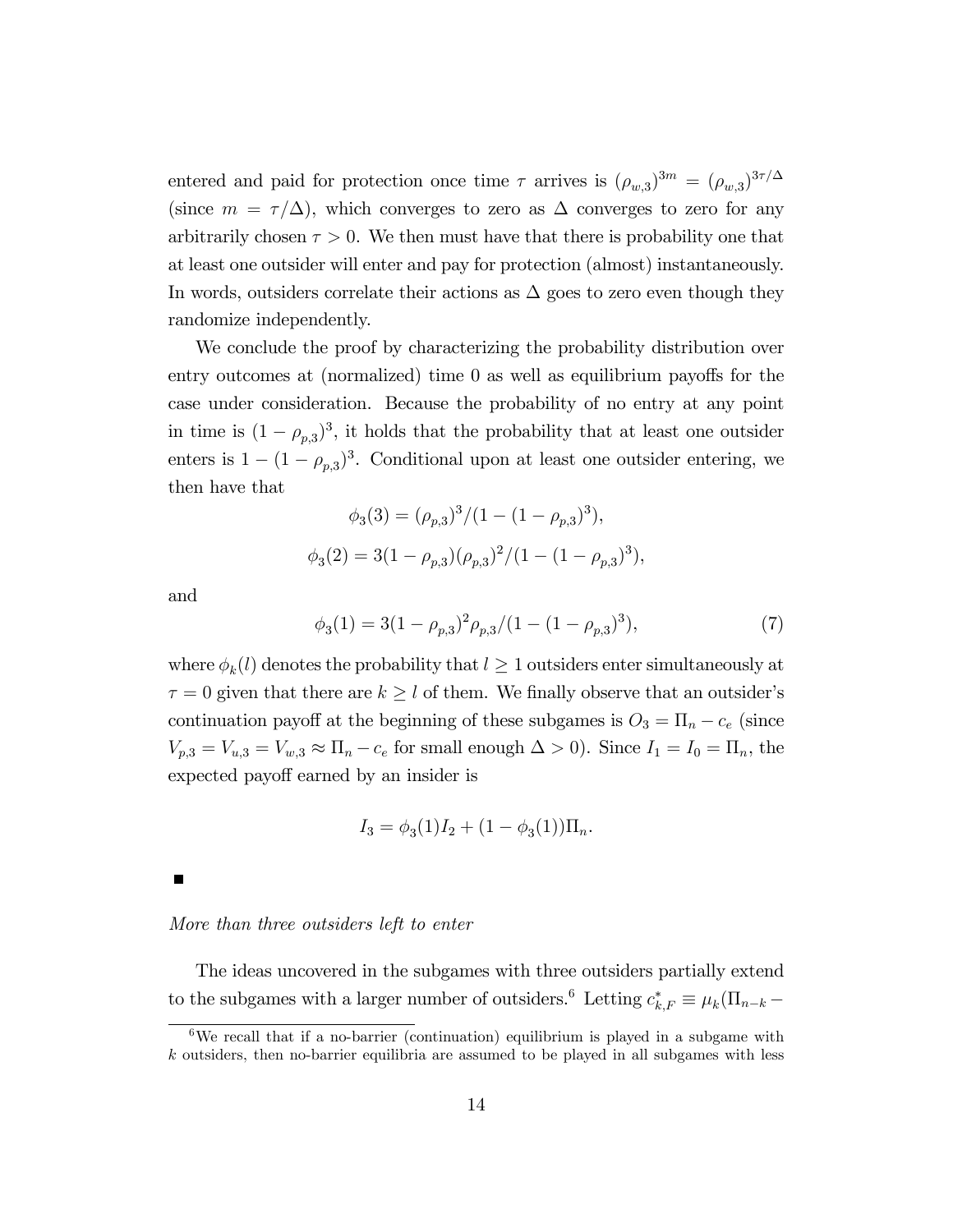$\Pi_n - F$ ), it holds in the subgames with  $k \geq 3$  outsiders that  $c_p \geq c_{k-1,F}^*$  implies that the only barrier equilibrium is such that players mix between  $w$  and  $u$ , and the time of first entry is exponentially distributed. As in the paper's main text, the critical ingredient of the induction argument is that  ${c^*_{k,F}}_{k=2}^{n-1}$ is a monotonically increasing sequence.<sup>7</sup> This implies that, when  $c_p \geq c^*_{k-1,F}$ , if one outsider chooses to enter by paying the protection cost  $c_p$ , the  $k-1$ remaining outsiders will then engage in a waiting game, since  $c_p > c^*_{k-2,F}$ . The following result therefore holds.

**Lemma C** In subgames with  $k \in \{3, ..., n - 1\}$  outsiders:

- 1. There always exists a no-barrier continuation equilibrium such that insiders never pay f and outsiders choose action u. If  $F > \Pi_{n-k} - \Pi_n$ , this is the unique (symmetric) equilibrium.
- 2. If  $F < \Pi_{n-k} \Pi_n$ , there also exists a barrier continuation equilibrium such that insiders pay f while the subgame is not over and the k outsiders mix between actions u and w. In the continuous-time limit of the game, the entry time of outsiders is drawn from an exponential distribution with parameter  $k\lambda_k$ , where  $\lambda_k \equiv r(\Pi_n - c_e)/((k - 1)c_e)$ . The continuation payoff of an outsider is  $O_k = \Pi_n - c_e$ , whereas the continuation payoff of an insider is  $I_k = \mu_k (\Pi_{n-k} - F) + (1 - \mu_k) \Pi_n$ , where  $\mu_k \equiv r/(r + k\lambda_k)$ . If  $c_p \geq c^*_{k-1,F}$ , this is the unique barrier equilibrium.

**Proof.** We prove the result by induction. Lemma B established the result for  $k = 3$ , so it only remains to prove that it holds for  $k \geq 4$  whenever it is true for  $k-1$ . So suppose that the result holds for  $k-1$ , and consider the subgames with k outsiders when  $c_p \geq c_{k-1}^*$ . Let us focus on an outsider's incentive to play p. Since  $c^*_{k',F} < c^*_{k-1,F}$  for all  $k' < k-1$ , she knows when choosing action

than  $k$  outsiders.

<sup>&</sup>lt;sup>7</sup>Note that  $\mu_k = (k-1)c_e/(k\Pi_n - c_e)$  is increasing in k, since  $c_e < \Pi_n$  implies that  $d\mu_k/dk = c_e(\Pi_n - c_e)/(k\Pi_n - c_e)^2 > 0$ . Taking into account that both  $\mu_k$  and  $\Pi_{n-k} - \Pi_n - F_e$ are positive, the fact that  $\Pi_{n-k}$  and  $\mu_k$  are both increasing in k then yields that  $c_{2,F}^*$  <  $c_{3,F}^* < \ldots < c_{n-1,F}^*$ .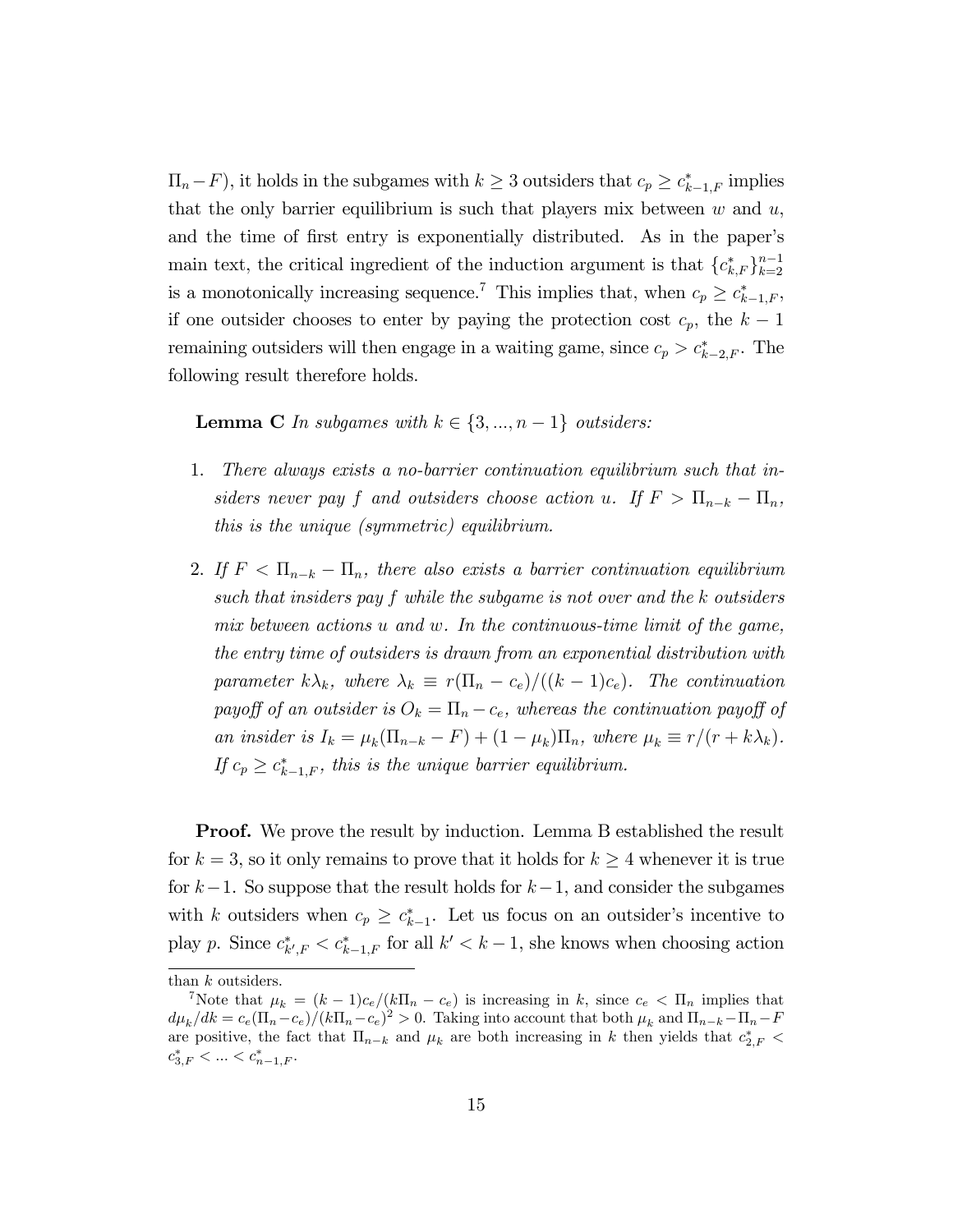p that p being simultaneously chosen by  $l \geq 0$  other outsiders will result in the remaining ones playing a waiting game (by the induction hypothesis). Clearly, the highest payoff that can be achieved is the one attained when no other outsider enters simultaneously, i.e., when  $l = 0$ . Thus, the highest payoff she can obtain by taking action p is  $I_{k-1} - c_p - c_e = \mu_{k-1} \Pi_{n-k+1} + (1 - \mu_{k-1}) \Pi_n$  $c_p - c_e$ . Since  $c_p \geq c_{k-1,F}^*$  implies  $I_{k-1} - c_p - c_e < \Pi_n - c_e$ , it then follows that no outsider must be willing to enter by paying the protection cost in subgames with k outsiders. Letting  $k \geq 4$  in the proof of Lemma A then delivers the desired result. ■

We now consider the more complex case where preemption can occur. It is essential for our purposes to define  $J'$ , the critical number of outsiders such that a waiting game is played if the number of outsiders is *strictly less* than  $J'$  (i.e., in subgames in which the number of outsiders left to enter equals  $2, ..., J' - 1$ . As we explained earlier, outsiders can go from playing a preemption game to a waiting game for two reasons: either it is expected that a no-barrier equilibrium will be played in the next subgame, or, even if it is expected that a barrier equilibrium will then be played, it is still not worthwhile to pay for protection upon entry  $(c_p > c_{k-1,F}^*)$ . Corresponding to the first case, we define  $J_1$  as the maximum value of k such that the continuation equilibrium played in a subgame with  $k-1$  outsiders is of the no-barrier type, so  $J_1$  ranges from 2 to *n*. For the second case, we define  $J_2 \equiv \inf\{k \geq 3 : c_p < c_{k-1,F}^*\}$ , where  $J_2 = n$ if it is not well defined. Note that  $J_2$  is a step function of  $c_p$  ranging from 3 to *n*. Overall, we let  $J' \equiv \max(J_1, J_2)$ .<sup>8</sup> As soon as any of these thresholds  $J_1$ and  $J_2$  is crossed, a waiting game starts. We will now show that for  $k \geq J'$ , a series of preemption games takes place. A priori, the players may mix between the three available actions,  $w, p$  and  $u$ . We can show that action  $u$  is chosen, but with vanishing probability as  $\Delta$  goes to zero, so we have the following result.

**Lemma D** In subgames with  $k \in \{J',...,n-1\}$  outsiders such that  $c_p <$  $c_{k-1,F}^*$ , the unique symmetric equilibrium in the continuous-time limit of the

<sup>&</sup>lt;sup>8</sup>Note that  $J = J_2$ , so  $J' \geq J$ , and hence the introduction of a flow cost of protection mitigates preemption incentives whenever  $J_1 > J_2$ .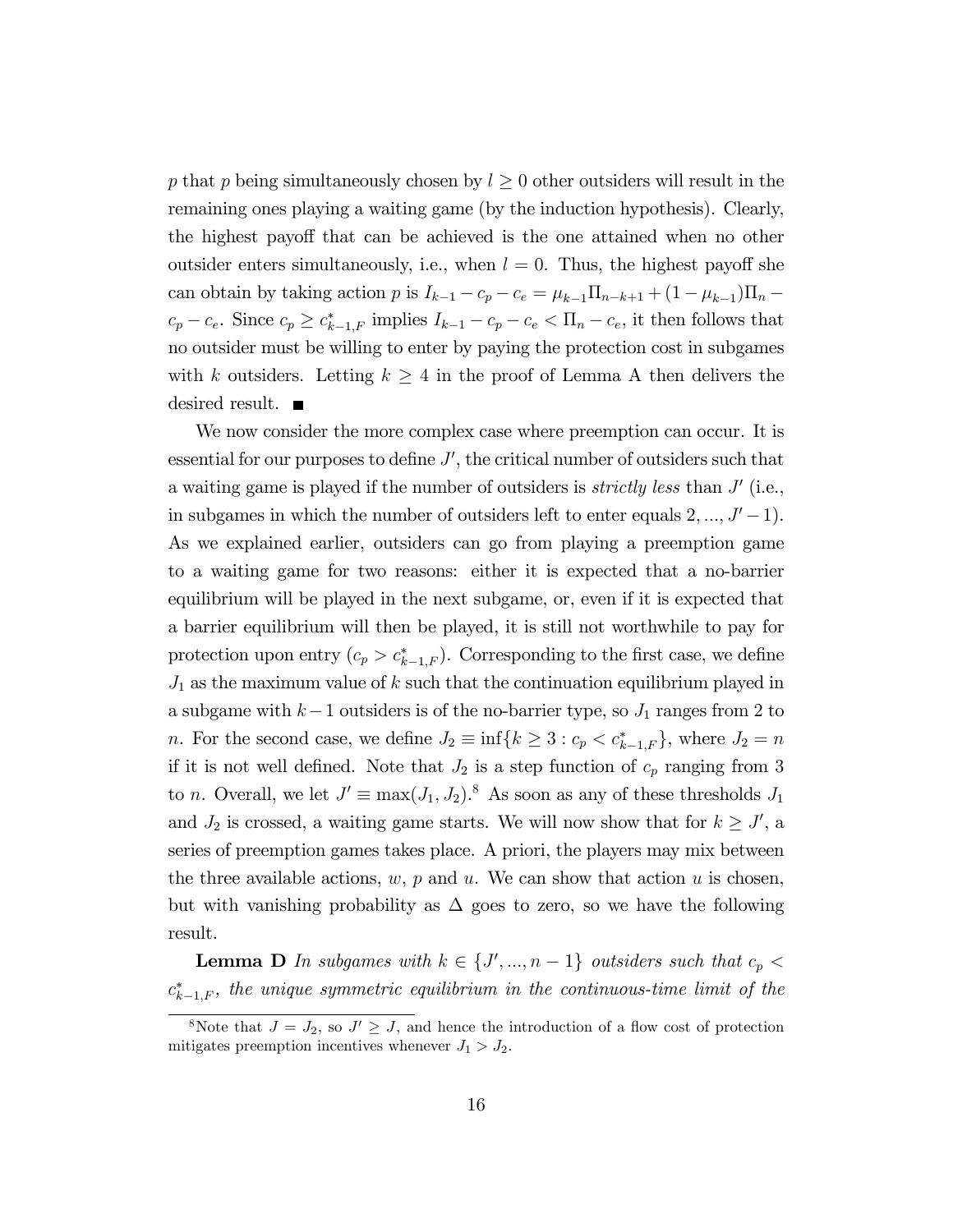game has the following features.<sup>9</sup>

(i) Outsiders mix only between actions p and w at each point in time, and the probability  $\rho_k$  of playing p is uniquely determined.

(ii) Such probability  $\rho_k$  increases with k.

(iii) Immediate entry by at least one outsider occurs.

**Proof.** The current situation is significantly more complex than the one we analyzed earlier when  $k = 3$ , since a sequence of preemption games can now occur. In the three outsider case, there was at most a single preemption game being played and we could thus derive probabilities explicitly and take the limit for small values of  $\Delta$ . When  $k > 3$ , the probabilities of entry in each subgame exhibiting preemption features must be determined recursively, so we shall pursue the following approach for characterizing the game's continuoustime limit. For a given period length  $\Delta$ , let  $\rho_{a,k}(\Delta) \geq 0$  be the probability with which each outsider plays action  $a \in \{w, p, u\}$  when k outsiders are left to enter. Also, let  $\rho_{\hat{a},k}(\Delta) \geq 0$  be the probability with which each insider plays action  $\hat{a} \in {\{\hat{p}, \hat{u}\}}$  in such subgames. Furthermore, let  $V_{a,k}(\Delta)$  denote the outsider's payoff from choosing action a given that the  $k-1$  other outsiders are mixing over actions with probability  $\rho_{a,k}(\Delta)$  and the  $n-k$  insiders choose  $\rho_{\hat{a},k}(\Delta)$ . In equilibrium, the mixing probabilities  $\rho_{a,k}(\Delta)$  for  $a \in \{w, p, u\}$  must be such that outsiders are indifferent between all three actions and such that these are indeed probabilities (i.e.  $V_{p,k}(\Delta) = V_{u,k}(\Delta) = V_{w,k}(\Delta)$ ,  $\rho_{a,k}(\Delta) \in$  $(0,1)$  and  $\sum_{a\in\{w,p,u\}}\rho_{a,k}(\Delta) = 1$ . In addition,  $\rho_{\widehat{p},k}(\Delta) = 1$  requires that  $V_{\widehat{p},k}(\Delta) > V_{\widehat{u},k}(\Delta)$ , whereas  $\rho_{\widehat{u},k}(\Delta) = 1$  requires that  $V_{\widehat{p},k}(\Delta) < V_{\widehat{u},k}(\Delta)$ .

<sup>&</sup>lt;sup>9</sup>The proof of the lemma also reveals when  $J' \neq n$  that  $I_{n-1} < I_{n-2} < ... < I_{J'} < I_{J'-1}$ , i.e., the gate-keeper expects her payoff to improve as preemption by outsiders choosing protected entry takes place: even though entry harms the gate-keeper's payoff, the threat of potential entry becomes less intense because the remaining outsiders enter with a smaller probability, and the latter effect dominates the former. The finding that  $I_{n-1} < I_{n-2}$  $\ldots \langle I_{J'} \langle I_{J'-1} \rangle$  when  $J' \neq n$ , coupled with our previous one that  $I_{J'-1} > I_{J'-2} > \ldots >$  $I_0 = \Pi_n$  (see previous lemma), means that the gate-keeper's expected payoff peaks when the outsiders' preemption incentives vanish and their incentives to free-ride on each other appear (see Vettas 2000 for the discovery of such payoff nonmonotonicity result in a related context.). When  $J' = n$ , it always holds that  $I_{J'-1} > I_{J'-2} > ... > I_0 = \Pi_n$ , so the gatekeeper is severely harmed by outsider entry (her expected payoff falls from  $I_{J-1}$  to  $I_0 = \Pi_n$ as soon as there is entry).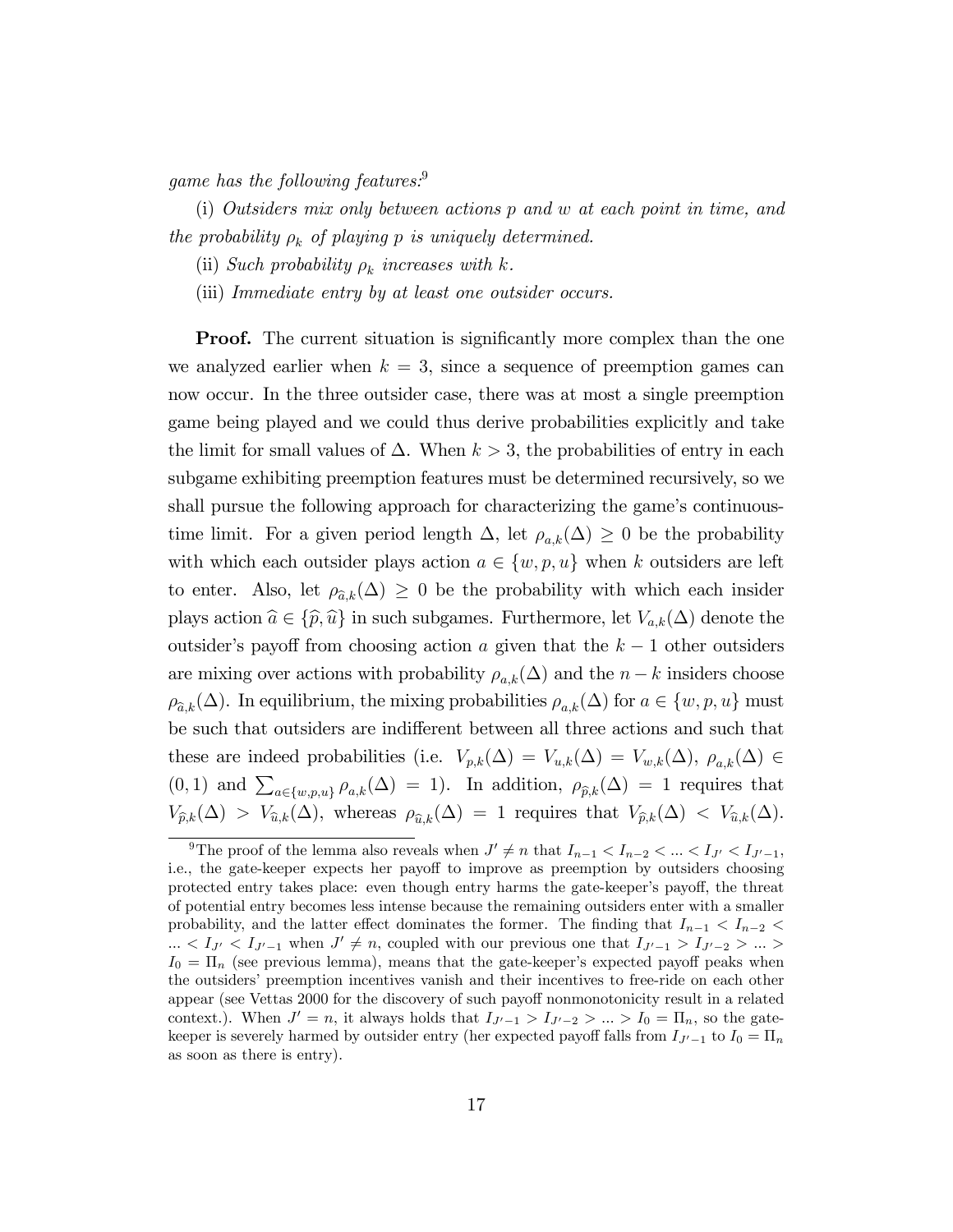What we will do is to prove for small  $\Delta > 0$  that either  $V_{\hat{p},k}(\Delta) > V_{\hat{u},k}(\Delta)$ or  $V_{\hat{p},k}(\Delta) < V_{\hat{u},k}(\Delta)$  and then solve for the solution of the system consisting of  $V_{p,k}(\Delta) = V_{u,k}(\Delta) = V_{w,k}(\Delta)$  for  $\Delta = 0$ , what we call the continuous-time approximation of the equilibrium.<sup>10</sup> We will show that this solution exists and is unique, so that the fact that the value functions  $V_{a,k}(\Delta)$   $(a \in \{w, p, u\})$ are continuous in  $\Delta$  and in the probabilities will imply that our approach effectively provides the limit of equilibrium play when we move to continuous time.

To illustrate further this method, consider the case of three players solved in the proof of Lemma B. In that case we solved explicitly, for a small fixed value of  $\Delta$ , for the probabilities  $\rho_{a,3}(\Delta)$ ,  $a \in \{w, p, u\}$  (see (5) and (6)). We see from the solution presented in the proof of Lemma B, that taking the limit of all the probabilities as  $\Delta$  converges to zero (as we did) leads to the same solution as directly solving the system consisting of equations (1)-(3) for  $\Delta = 0$ , as was to be expected due to the continuity of the system. From now on,  $\rho_{a,k}$  and  $V_{a,k}$  shall respectively denote  $\rho_{a,k}(\Delta)$  and  $V_{a,k}(\Delta)$  for  $\Delta = 0$ .

In order to solve for the approximation of the equilibrium outcome, we work directly with the solution for  $\Delta = 0$ . As in the proof of Lemma B, it is easy to show that insiders cannot be randomizing between  $\hat{u}$  and  $\hat{p}$ , whereas outsiders must be choosing each of the three actions available to them with positive probability. Taking this into account, we prove the result in a number of steps (the proof is quite similar to the one in the paperís appendix).

 $\mathbf{Step\ 1:}\ \rho_{u,k}=0.^{11}$ 

We show this result by induction. For  $\Delta = 0$ , we have

$$
V_{u,J'} = \Pi_n - c_e
$$

 $10$  Formally, what we mean by (continuous-time) approximation of the equilibrium is a set of admissible mixing probabilities  $\rho_{a,k}$   $(a \in \{p, u, w\})$  satisfying the following property: for any (small)  $\epsilon > 0$ , there exists  $\Delta_{\epsilon}$  such that  $\Delta < \Delta_{\epsilon}$  implies that  $|\rho_{a,k}(\Delta) - \rho_{a,k}| < \epsilon$ , where  $\rho_{a,k}(\Delta)$  is the exact equilibrium play.

<sup>&</sup>lt;sup>11</sup>Rigorously speaking, this should be interpreted as  $\rho_{u,k} \downarrow 0$  as  $\Delta \rightarrow 0$ .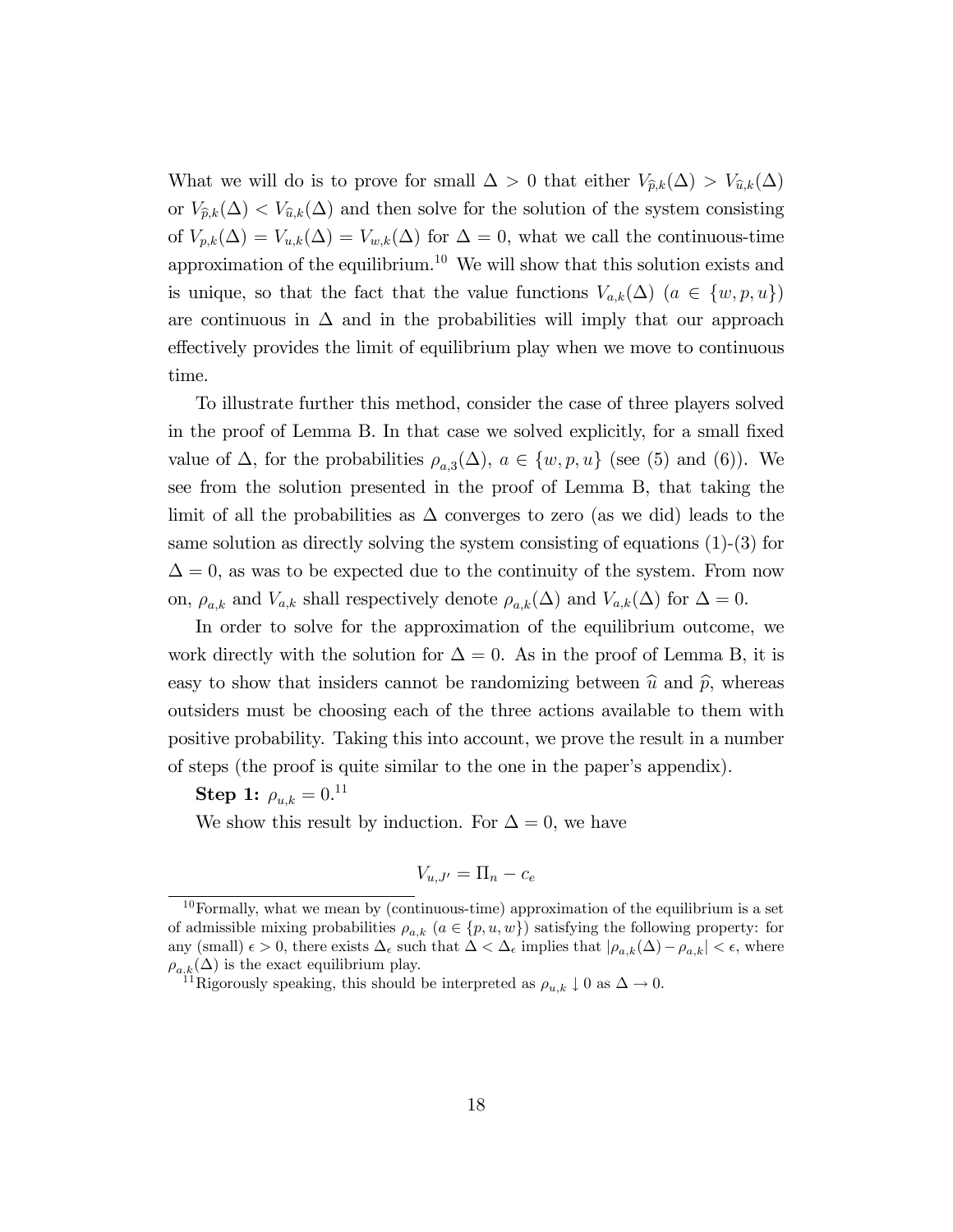$$
V_{w,J'} = \Pr[X_{w,J'} = J' - 1, X_{p,J'} = 0, X_{u,J'} = 0] V_{w,J'} +
$$
  

$$
\sum_{m=1}^{J'-1} \sum_{l=0}^{J'-1-m} \Pr[X_{w,J'} = J' - 1 - l - m, X_{p,J'} = l, X_{u,J'} = m] \Pi_n +
$$
  

$$
\sum_{l=1}^{J'-1} \Pr[X_{w,J'} = J' - 1 - l, X_{p,J'} = l, X_{u,J'} = 0] O_{J'-l},
$$

where  $Pr[X_{w,k}, X_{p,k}, X_{u,k}]$  denotes the probability that  $X_{w,k}$  outsiders choose  $w, X_{p,k}$  outsiders choose p and  $X_{u,k}$  outsiders choose u. We know, that for all  $k < J'$ , a waiting game is played and, according to Lemma C,  $O_k = \Pi_n - c_e$ , so the system of equations can be rewritten as

$$
V_{u,J'} = \Pi_n - c_e
$$

and

$$
V_{w,J'} = \Pr[X_{w,J'} = J' - 1, X_{p,J'} = 0, X_{u,J'} = 0] V_{w,J'} +
$$
  
(1 -  $\Pr[X_{w,J'} = J' - 1, X_{p,J'} = 0, X_{u,J'} = 0]) \Pi_n -$   

$$
\sum_{l=1}^{J'-1} \Pr[X_{w,J'} = J' - 1 - l, X_{p,J'} = l, X_{u,J'} = 0] c_e.
$$

In a mixed-strategy equilibrium, an outsider must be indifferent between all actions played with positive probability, so we must have  $V_{u,J'} = V_{w,J'}$ , which implies that

$$
\sum_{l=1}^{J'-1} \Pr[X_{w,J'} = J'-1-l, X_{p,J'} = l, X_{u,J'} = 0] / (1 - \Pr[X_{w,J'} = J'-1, X_{p,J'} = 0, X_{u,J'} = 0]) = 1.
$$

This holds if and only if

$$
\sum_{l=0}^{J'-1} \Pr[X_{w,J'} = J'-1-l, X_{p,J'} = l, X_{u,J'} = 0] = 1,
$$

and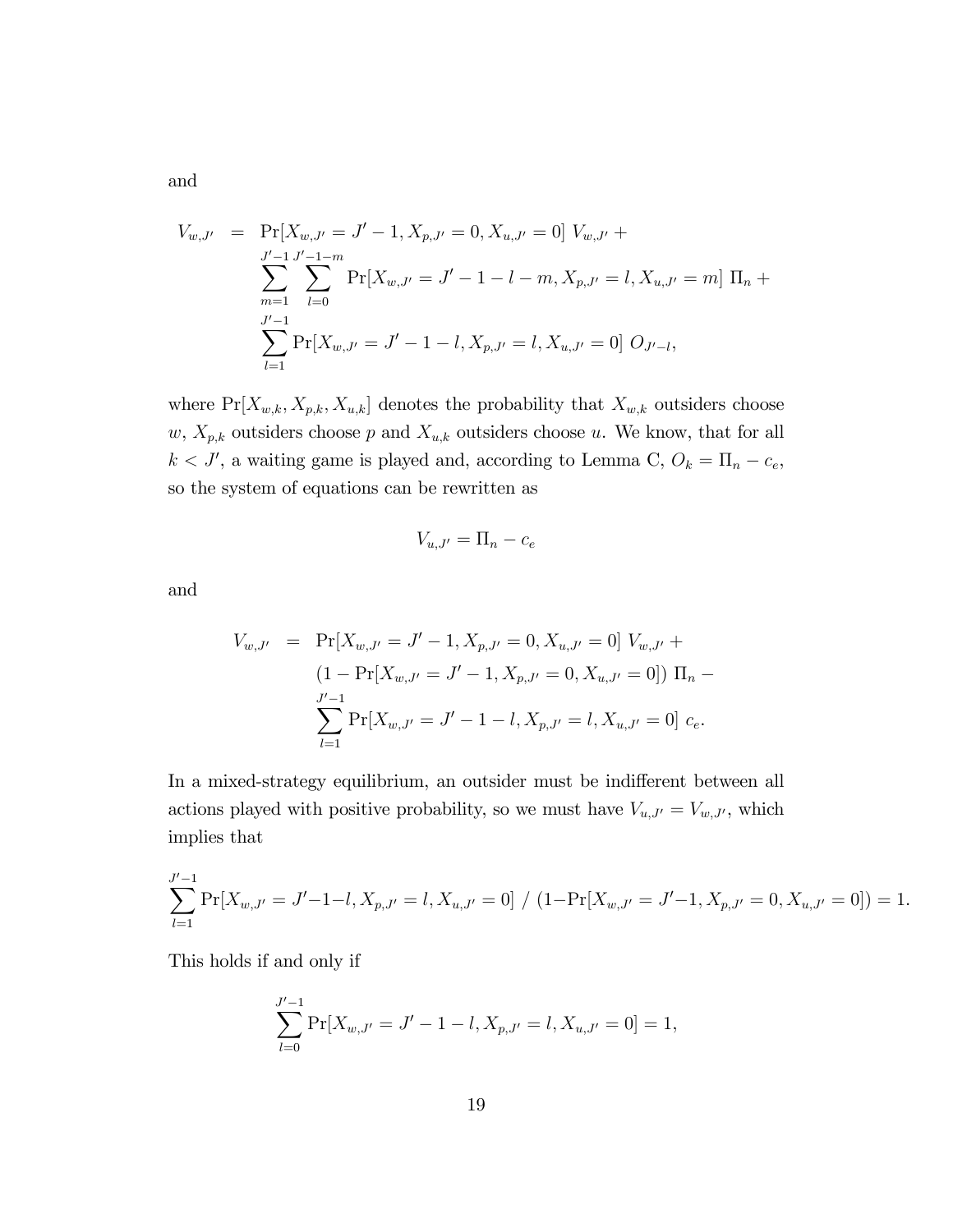hence we get that  $\rho_{u,J'}=0$ . Further, this implies that  $O_{J'}=\Pi_n - c_e$ , and the property is therefore true for  $k = J'$ . The reasoning follows exactly the same lines for larger values of  $k$  (since  $u$  is chosen in equilibrium, but with vanishing probability as  $\Delta \to 0$ ).

Thus, in the approximation we consider, the players will essentially mix just between actions w and  $p$  in subgames in which insiders pay  $f$  while the subgame is not over. We denote  $\rho_k \equiv \rho_{p,k}$  for the individual probability of entry (so we have  $\rho_{w,k} = 1 - \rho_k$ ). Given k outsiders, the payoff to choosing action  $p$  is given by

$$
V_{p,k} = \sum_{l=0}^{k-1} C_{k-1}^l (\rho_k)^l (1 - \rho_k)^{k-1-l} I_{k-1-l} - c_p - c_e,
$$

where  $C_{k-1}^l = \binom{k-1}{l}$  denotes the binomial coefficient indexed by  $k-1$  and l. The value to an outsider of paying the protection cost when entering depends on how many other outsiders simultaneously enter. If  $l$  other outsiders enter, the outsider participates in the next period as an insider in a subgame with  $k-1-l$  outsiders. Her expected gain in this case is thus  $I_{k-1-l}$  (the continuation value of being an insider with  $k - 1 - l$  outsiders).

Each of the  $k$  outsiders will mix between  $p$  and  $w$  so as to leave others indifferent between these two actions, which yields that

$$
V_{p,k} = \Pi_n - c_e,
$$

since  $V_{w,k} = V_{u,k} = \Pi_n - c_e$  for  $\Delta = 0$ . Letting  $\overline{I}_{k-1-l} \equiv I_{k-1-l} - \Pi_n$  and

$$
F_k(\rho) \equiv \sum_{l=0}^{k-1} C_{k-1}^l \rho^l (1-\rho)^{k-1-l} \overline{I}_{k-1-l},
$$

the indifference condition can be equivalently written as:

$$
F_k(\rho_k) = c_p. \tag{8}
$$

**Step 2:**  $\rho_k$  is the unique solution to  $F_k(\rho_k) = c_p$ .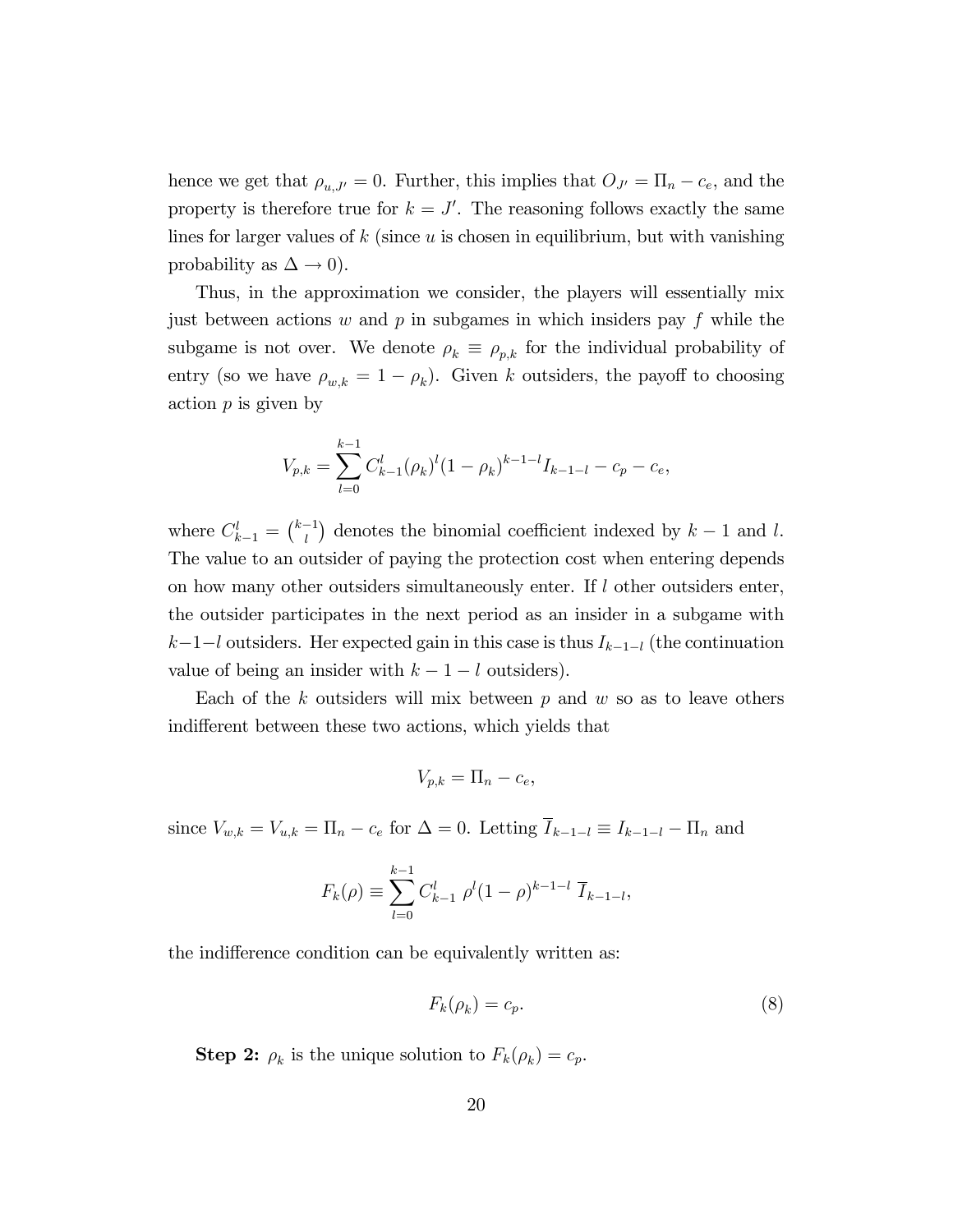Having established in Step 1 that  $\rho_k$  must necessarily solve  $F_k(\rho_k) = c_p$ , we now show that there exists a unique solution to such an equation. Consider first the last "preemption game," i.e., the subgame where  $J'$  outsiders are left to enter. As shown in the main text, the indifference between actions  $p$  and  $w$ is defined by

$$
F_{J'}(\rho_{J'})=c_p,
$$

where

$$
F_{J'}(\rho) = \sum_{l=0}^{J'-1} C_{J'-1}^l \rho^l (1-\rho)^{J'-1-l} \, \overline{I}_{J'-1-l}.
$$

Note that following entry by at least one outsider, a waiting game is played (the speed will be determined by the number of other outsiders who happen to enter). Note that according to Lemma C,  $I_{J'-1-l} = \mu_{J'-1-l}(\Pi_{n-(J'-1-l)} - \Pi_n) =$  $c_{J'-1-l,F}^*$ . We showed previously that  $c_{k,F}^*$  is an increasing function of k. So we have  $\overline{I}_{J'-1} > \overline{I}_{J'-2} > ... > \overline{I}_0$ , and it can be immediately observed that  $F_{J'}(\rho)$ strictly decreases with  $\rho$ . Indeed, increasing  $\rho$  shifts the distribution to states with lower payoffs.

Furthermore, if  $J' = J_2$ , then we have  $F_{J_2}(0) = I_{J_2-1} = c_{J_2-1,F}^* > c_p$  (since  $J_2 = \inf\{k \geq 3 : c_p < c_{k-1,F}^*\}$  by definition). If instead  $J' = J_1$ , we also have  $F_{J_1}(0) = I_{J_1-1} = c_{J_1-1,F}^* > c_p$  (since  $J_1 \ge J_2$  implies  $c_p < c_{J_2-1,F}^* \le c_{J_1-1,F}^*$  by the increasingness of  $c^*_{k,F}$ ). So it always holds that  $F_{J'}(0) = I_{J'-1} = c^*_{J'-1,F} >$  $c_p$ . Since  $F_{J}(1) = \overline{I}_0 = 0$  and  $F_{J}(\rho)$  is a continuous and strictly decreasing function, it then follows that the equation  $F_{J}(\rho) = c_p$  has a unique solution  $\rho_{J'} \in (0, 1).$ 

We now work recursively with  $F_{k+1}(\rho)$  for  $k \geq J'$ . We use the following key properties of  $F_{k+1}(\rho)$  proven below:

• Property 1:

$$
\frac{\partial F_{k+1}}{\partial \rho}(\rho) = \left(\frac{k}{1-\rho}\right)(F_k(\rho) - F_{k+1}(\rho)).
$$

• Property 2:

$$
\frac{\partial F_{k+1}}{\partial \rho}(0) > 0.
$$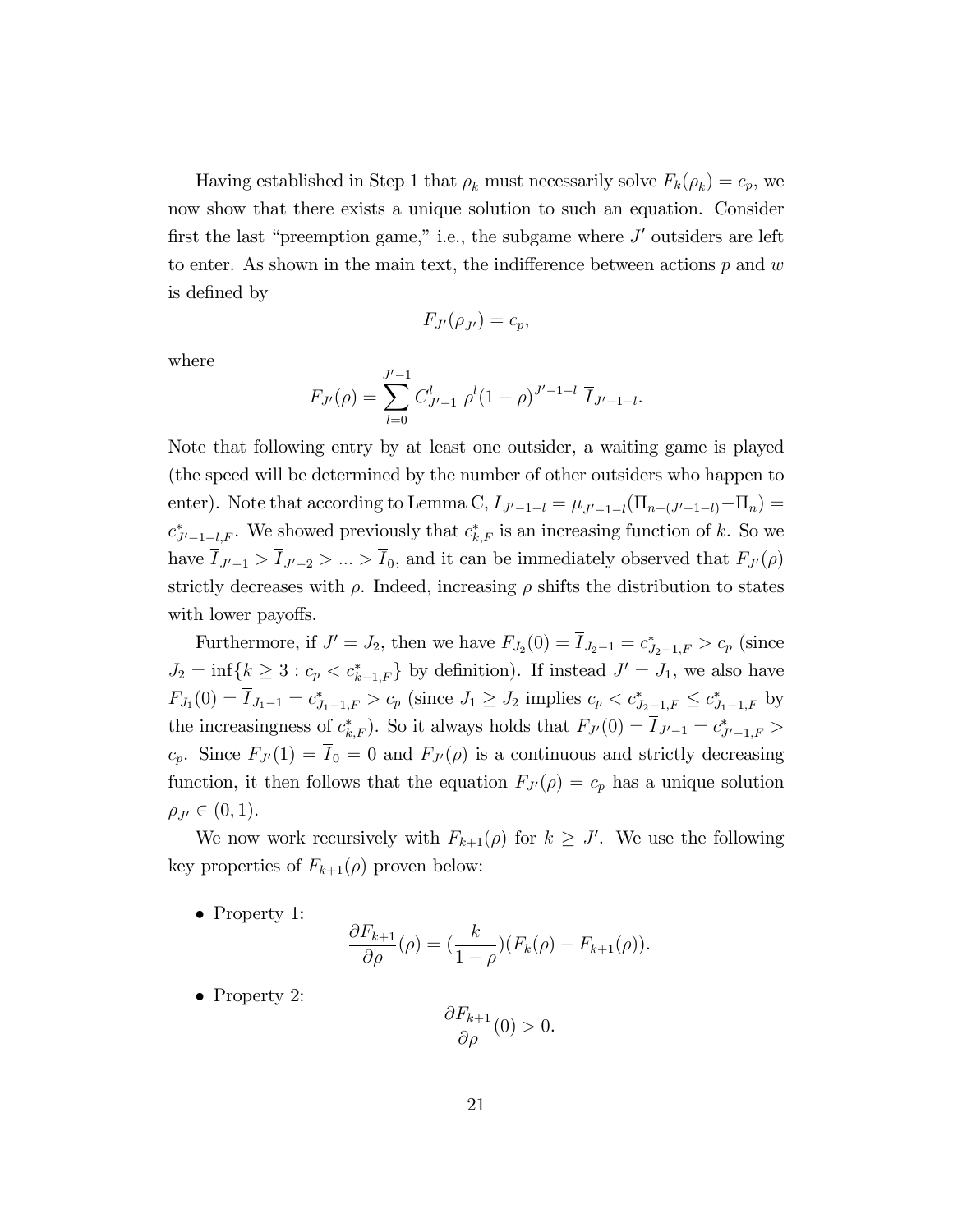• Property 3:

$$
\overline{I}_k = F_{k+1}(\rho_k).
$$

From Properties 1 and 2, we can show recursively that  $F_{k+1}(\rho)$  is increasing at zero, reaches a maximum when  $F_{k+1}(\rho)$  and  $F_k(\rho)$  cross and is then decreasing.<sup>12</sup> Furthermore, we know that  $F_{k+1}(1) = \overline{I}_0 = 0$ . So to establish that  $F_{k+1}(\rho) = c_p$  has a unique solution it is sufficient to show that  $F_{k+1}(0) > c_p$ . To prove it, note that we have  $F_{k+1}(0) = \overline{I}_k$ , and Property 3 implies that  $I_k = F_{k+1}(\rho_k)$ , so it holds that  $F_{k+1}(0) = F_{k+1}(\rho_k)$ . Because  $F_{k+1}(\rho)$  is increasing at zero according to Property 2, the unique maximum must be reached somewhere between 0 and  $\rho_k$ . According to Property 1, we know that  $F_{k+1}(\rho) > F_k(\rho)$  for  $\rho \ge \rho_k$ , and therefore  $F_{k+1}(\rho_k) > F_k(\rho_k)$ . Taking into account that  $F_{k+1}(0) = F_{k+1}(\rho_k)$ , as we just showed, and that  $F_k(\rho_k) = c_p$ , it follows that  $F_{k+1}(0) > c_p$ .

Step 3: Lemma D (i) follows directly from steps 1 and 2. We also showed above that  $F_{k+1}(\rho) > c_p$  for  $\rho \in (0, \rho_k)$ , so we must that have  $\rho_k < \rho_{k+1}$ , which proves (ii). Finally, (iii) can be shown as in the proof of Lemma B.

To conclude the proof, we show that properties 1-3 stated above do hold: Property 1 We have that

$$
F_k(\rho) = \sum_{l=0}^{k-1} C_{k-1}^l (\rho)^l (1-\rho)^{k-1-l} \overline{I}_{k-1-l}
$$

and

$$
F_{k+1}(\rho) = \sum_{l=0}^{k} C_k^l \; (\rho)^l (1-\rho)^{k-l} \; \overline{I}_{k-l}.
$$
 (9)

<sup>&</sup>lt;sup>12</sup> Indeed, we have shown that  $F_{J'}$  is a decreasing function. By Property 2,  $F_{J'+1}$  is increasing at zero and must cross  $F_{J'}$  at least once since  $F_{J'}$  converges to zero when  $\rho$ converges to one and  $F_{J'+1}$  starts above zero. At this intersection point, by Property 1,  $F_{J'+1}$  must reach a local maximum. Such a function cannot have another turning point (which should be a local minimum given that  $F_{J'+1}$  is continuously differentiable): if this were the case,  $F_{J'+1}$  should be decreasing at a faster rate than the everywhere decreasing function  $F_{J'}$ , so the continuous differentiability of  $F_{J'+1}$  rules out that  $F_{J'+1}$  be tangent to  $F_{J'}$  at the local minimum, and it must be that  $F_{J'+1}$  and  $F_{J'}$  cross at such a point, which in turn would contradict Property 1 applied on the right neighborhood of the turning point by the continuous differentiability of  $F_{J'+1}$ .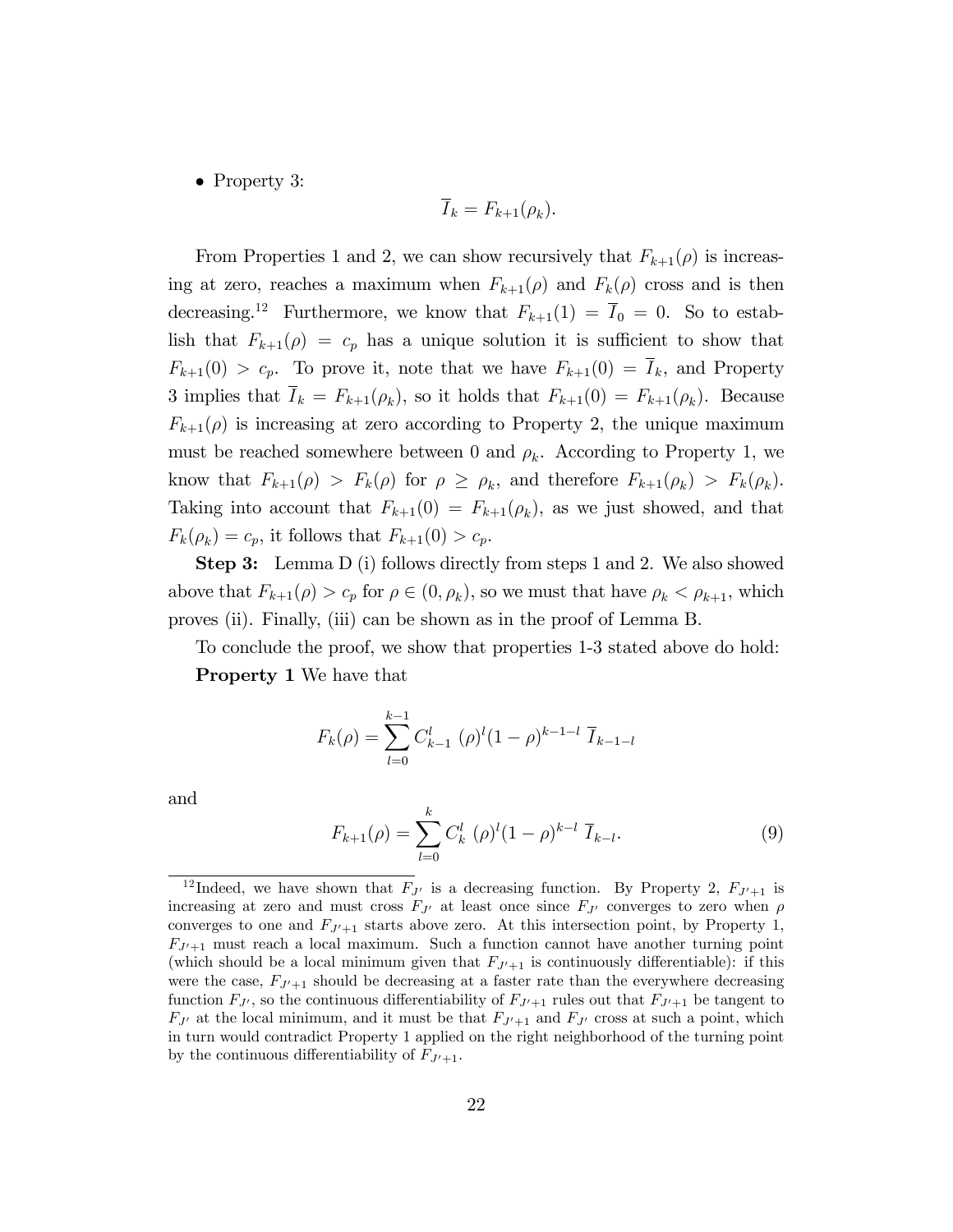So we can establish that

$$
F_k(\rho) - F_{k+1}(\rho) = \sum_{l=0}^{k-1} C_{k-1}^l (\rho)^l (1-\rho)^{k-1-l} \overline{I}_{k-1-l} - \sum_{l=0}^k C_k^l (\rho)^l (1-\rho)^{k-l} \overline{I}_{k-l}
$$
  

$$
= \sum_{l=1}^k C_{k-1}^{l-1} (\rho)^{l-1} (1-\rho)^{k-l} \overline{I}_{k-l} - \sum_{l=1}^k C_k^l (\rho)^l (1-\rho)^{k-l} \overline{I}_{k-l} - (1-\rho)^k (\overline{I}_{k})
$$

Consider

$$
\frac{\partial F_{k+1}}{\partial \rho}(\rho) = \sum_{l=0}^{k} C_k^l \left[ l(\rho)^{l-1} (1-\rho)^{k-l} - (k-l)(\rho)^l (1-\rho)^{k-l-1} \right] \overline{I}_{k-l}
$$
\n
$$
= \sum_{l=0}^{k} C_k^l (\rho)^{l-1} (1-\rho)^{k-l-1} (l-k\rho) \overline{I}_{k-l}
$$
\n
$$
= \sum_{l=1}^{k} C_k^l (\rho)^{l-1} (1-\rho)^{k-l-1} (l-k\rho) \overline{I}_{k-l} - k(1-\rho)^{k-1} \overline{I}_k, (11)
$$

so that

$$
\frac{\partial F_{k+1}}{\partial \rho}(\rho) = \sum_{l=1}^k l C_k^l \left( \rho \right)^{l-1} (1-\rho)^{k-l-1} \, \overline{I}_{k-l} - k \sum_{l=1}^k C_k^l \left( \rho \right)^l (1-\rho)^{k-l-1} \, \overline{I}_{k-l} - k (1-\rho)^{k-1} \overline{I}_k.
$$

Given that  $C_{k-1}^{l-1} = lC_k^l/k$ , using (10) yields:

$$
\frac{\partial F_{k+1}}{\partial \rho}(\rho) = \left(\frac{k}{1-\rho}\right)(F_k(\rho) - F_{k+1}(\rho)),\tag{12}
$$

as claimed.

Properties 2 and 3 We have that

$$
\frac{\partial F_k}{\partial \rho}(\rho) = \sum_{l=0}^{k-1} C_{k-1}^l \left[ l(\rho)^{l-1} (1-\rho)^{k-1-l} - (k-1-l)(\rho)^l (1-\rho)^{k-l-2} \right] \overline{I}_{k-1-l}
$$
  
= 
$$
\sum_{l=1}^{k-1} C_{k-1}^l (\rho)^{l-1} (1-\rho)^{k-l-2} \left[ l - (k-1)\rho \right] \overline{I}_{k-1-l} - (k-1)(1-\rho)^{k-2} \overline{I}_{k-1},
$$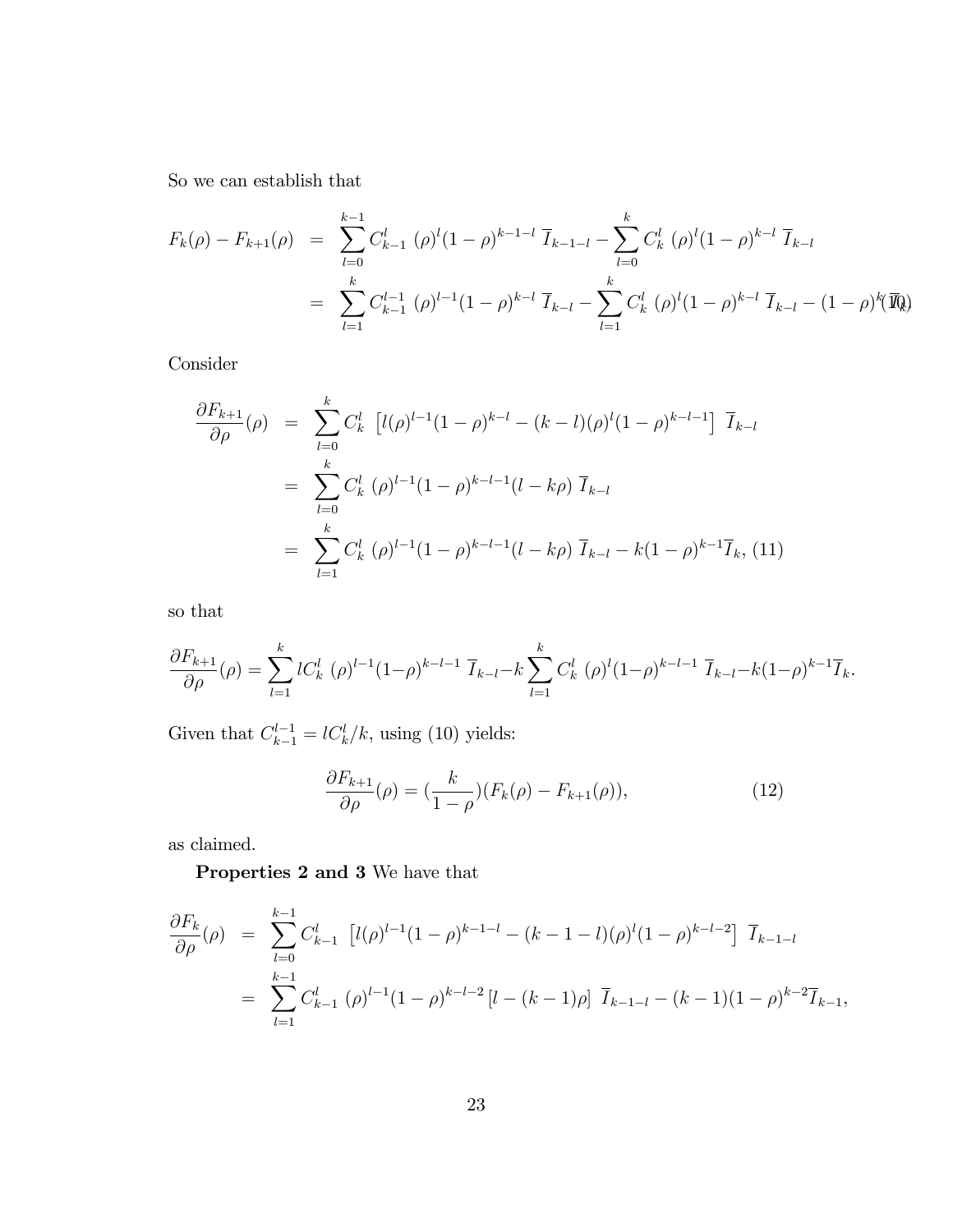so

$$
\frac{\partial F_k}{\partial \rho}(0) = -(k-1)(\overline{I}_{k-1} - \overline{I}_{k-2})
$$
\n(13)

for  $k \geq J + 1$ .

Denote now  $\widehat{I}_k(\rho)$  for the expected payoff to an insider when there are k outsiders who choose to enter with probability  $\rho$  (the expectation being conditional upon at least one outsider entering). Then

$$
\widehat{I}_k(\rho) = \sum_{l=1}^k C_k^l \ \frac{(\rho)^l (1-\rho)^{k-l}}{1-(1-\rho)^k} \ \overline{I}_{k-l},\tag{14}
$$

so straightforward manipulations yield:

$$
(1 - (1 - \rho)^k) \widehat{I}_k(\rho) = \sum_{l=1}^k C_k^l (\rho)^l (1 - \rho)^{k-l} \overline{I}_{k-l}
$$
  
= 
$$
\sum_{l=0}^k C_k^l (\rho)^l (1 - \rho)^{k-l} \overline{I}_{k-l} - (1 - \rho)^k \overline{I}_k
$$
  
= 
$$
F_{k+1}(\rho) - (1 - \rho)^k \overline{I}_k.
$$

If there existed a unique  $\rho_k$  satisfying  $F_k(\rho_k) = c_p$ , then we would have  $I_k(\rho_k) =$  $\overline{I}_k$ , so using the previous equality for  $\rho = \rho_k$  would yield

$$
(1 - (1 - \rho_k)^k) \overline{I}_k = F_{k+1}(\rho_k) - (1 - \rho_k)^k \overline{I}_k,
$$

that is, an insider's expected payoff (net of  $\Pi_n$ ) when k outsiders remain to enter would satisfy

$$
\overline{I}_k = F_{k+1}(\rho_k) \tag{15}
$$

if a unique  $\rho_k$  satisfying  $F_k(\rho_k) = c_p$  existed.

Because we know that there exists a unique  $\rho_{J'}$  satisfying  $F_{J'}(\rho_{J'}) = c_p$ , it simply remains to prove that  $\frac{\partial F_k}{\partial x}$  $\frac{d^{2}k}{d\rho}(0) > 0$ , that is,  $I_{k-1} < I_{k-2}$  for  $k \geq J' + 1$ , which follows from working recursively on k as in Vettas  $(2000)^{13}$ 

<sup>&</sup>lt;sup>13</sup>Notice that expressions (4a), (5a) and (6)-(9) in Vettas (2000) are equivalent to expressions (8), (15), (9) for  $\rho = 0$ , (12),  $F_k(1) = 0 < c_p$ , and (13), respectively. Note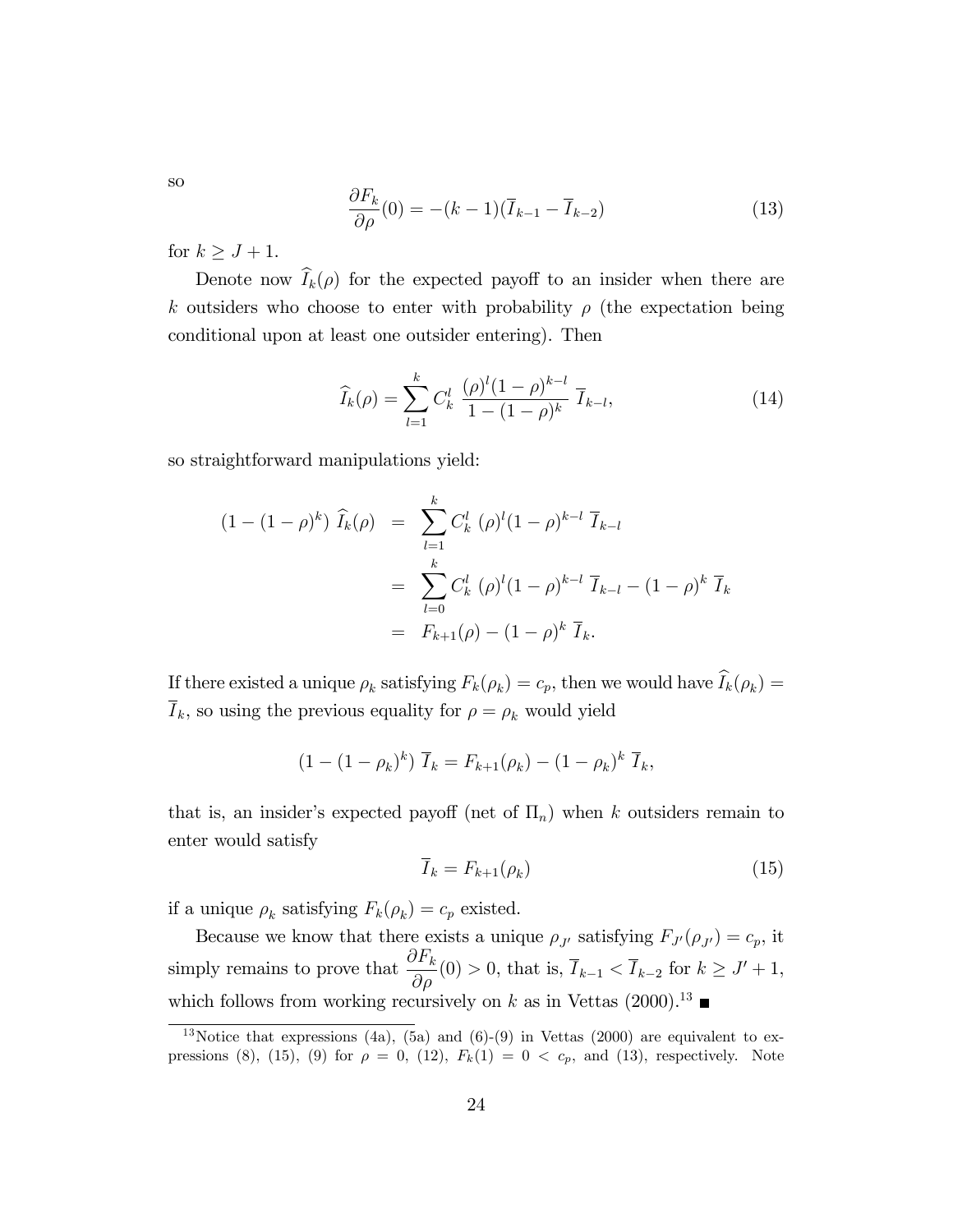A direct application of Lemmas A-D yields the following result.

## Proposition 1b

In the continuous-time limit of the game, the outcome of any symmetric equilibrium exhibits the following properties when  $\Pi_n > c_e$ : there exists a critical number  $J' \in \{3, ..., n\}$  such that, if the gate-keeper initially paid for protection (paid  $c_p$  and continuously paid f as long as no entry takes place):

- 1.  $J' \neq n$  implies that outsiders randomize in such a way that at least  $n-J'$ of them immediately enter and pay the protection cost  $c_p$ , whereas  $J' = n$ implies that no outsider enters immediately.
- 2. After entry by at least  $n-J'$  outsiders (if  $J' \neq n$ ) or none of them (if  $J' = n$ ), the remaining outsiders, if there are at least two, delay entry for a random length of time and do not pay for protection upon entry.
- 3. After one of them enters without paying the protection cost, all the remaining outsiders immediately follow at no cost.

This proposition also holds when  $\Pi_n \leq c_e$ , a situation that for large enough values of  $n$  approximates free entry. In particular, there exists a critical value  $\overline{J}$  such that if the number of outsiders is larger or equal to  $\overline{J}$ , outsiders mix between actions p and w and at least  $n-\overline{J}$  immediately enter if  $\overline{J} \neq n$  or none enter if  $\overline{J} = n$ . The main difference is that if the number of outsiders is less than  $\overline{J}$ , no further entry takes place whereas in the case  $c_e < \Pi_n$ , all players play a waiting game and eventually enter. We derive the value of  $\overline{J}$  below.

In situations where  $c_e \geq \prod_n$ , action u is always dominated by w if no insider has ever stopped paying for protection (both upon entry and thereafter), since playing u yields payoff  $\Pi_n - c_e \leq 0$ . Define  $c'_k \equiv \Pi_{n-k} - c_e$  in what follows, and let  $J \equiv \max(J_1, J'_2)$ , where  $J'_2 \equiv \inf\{k \geq 3 : c_p < c'_{k-1}\}\$  (with  $J'_2 = n$  if the definition is vacuous), so that subgames with  $k \leq \overline{J} - 1$  outsiders exhibit

that the expression that turns out to be equivalent in our setting to (10) in Vettas (2000) (namely,  $F_{k+1}(0) > \bar{I}_k$ ) actually holds with equality, and hence it is redundant based on the expression in (9) evaluated at  $\rho = 0$ .